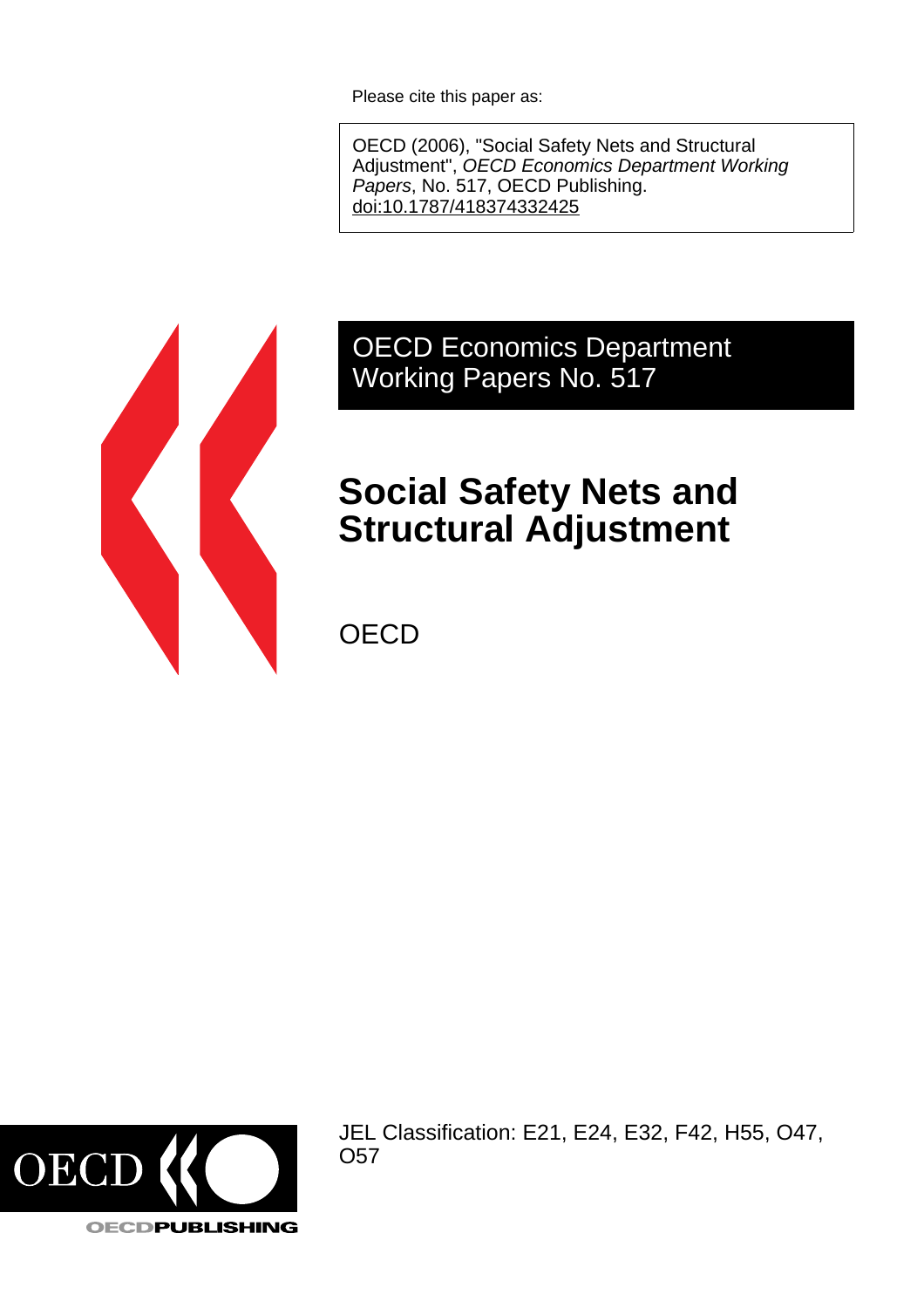# **Unclassified ECO/WKP(2006)45**



Organisation de Coopération et de Développement Economiques Organisation for Economic Co-operation and Development **27-Sep-2006** 

\_\_\_\_\_\_\_\_\_\_\_\_\_\_\_\_\_\_\_\_\_\_\_\_\_\_\_\_\_\_\_\_\_\_\_\_\_\_\_\_\_\_\_\_\_\_\_\_\_\_\_\_\_\_\_\_\_\_\_\_\_\_\_\_\_\_\_\_\_\_\_\_\_\_\_\_\_\_\_\_\_\_\_\_\_\_\_\_\_\_\_

\_\_\_\_\_\_\_\_\_\_\_\_\_ **English text only** 

#### **ECONOMICS DEPARTMENT**

Unclassified ECO/WKP(2006)45 **Unclassified ECO/WKP(2006)45 English text only**

# **SOCIAL SAFETY NETS AND STRUCTURAL ADJUSTMENT**

**ECONOMICS DEPARTMENT WORKING PAPERS No. 517** 

**by Paul van den Noord, Nathalie Girouard and Christophe André** 

All Economics Department Working Papers are available through OECD's Internet Web site at http://www.oecd.org/eco/working\_papers

# **JT03214486**

**Document complet disponible sur OLIS dans son format d'origine Complete document available on OLIS in its original format**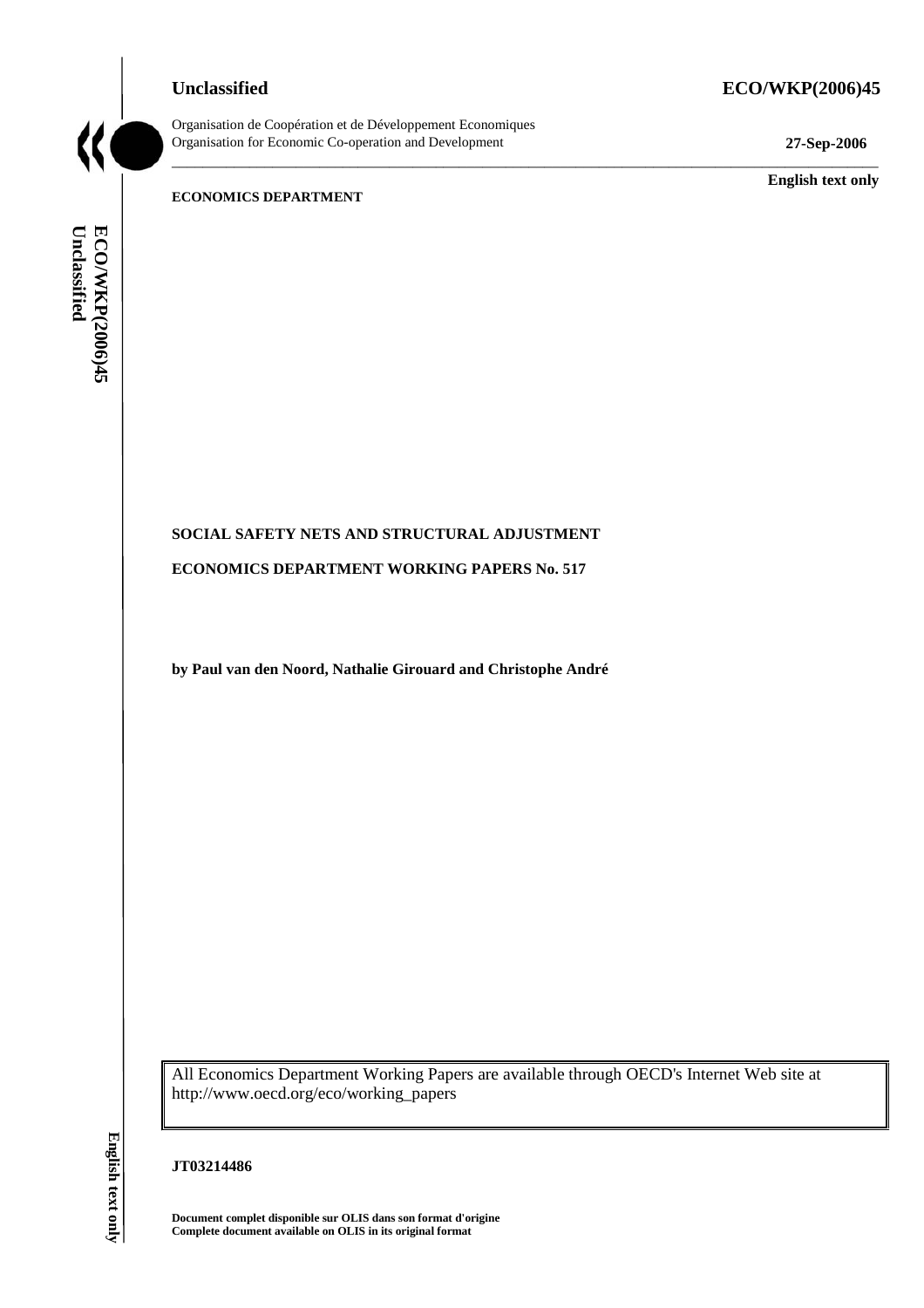# **ABSTRACT/RÉSUMÉ**

#### **Social safety nets and structural adjustment**

Social safety nets protect citizens against hardship. By offering compensation, social safety nets may help overcome the political resistance to trade liberalisation and structural reform, but they can also weaken the incentives to work and save. Depending on their design, safety nets may also ease or impair adjustment to changing economic circumstances. Against this backdrop, the paper looks at the impact of social safety nets on output and employment and on the ability of economies to absorb adverse shocks. Dependent on their design, the presence of extensive social safety nets is often associated with more limited labour resource use and lower per capita GDP levels, even though activation policy can provide offsets. Moreover, many of the characteristics of social safety nets that reduce output and employment levels heighten the persistence of slack in the wake of adverse shocks. By contrast, the impact of social safety nets on business investment and household saving, and by extension the current account balance, is not clear-cut.

*JEL codes:* E21, E24, E32, O47, F42, O57, H55

*Keywords:* social safety nets, economic convergence, economic resilience, structural policy

\* \* \* \* \* \* \*

#### **Systèmes de protection sociale et ajustement structurel**

Les systèmes de protection sociale ont pour but de protéger la population contre certaines difficultés. En offrant une compensation, les systèmes de protection sociale peuvent contribuer à surmonter la résistance politique à la libéralisation des échanges et aux réformes structurelles, mais ils peuvent aussi affaiblir les incitations au travail et à l'épargne. Dans ce contexte, cet article examine l'impact des systèmes de protection sociale sur la production et sur l'emploi et également du point de vue de la capacité d'absorption de chocs négatifs par l'économie. La présence de larges systèmes de protection sociale, selon leur conception, se traduit souvent par une utilisation plus limitée des ressources en main d'œuvre et par des niveaux plus faibles de PIB par habitant, même si les mesures d'activation peuvent avoir un effet compensateur. De surcroît, un grand nombre des caractéristiques des systèmes de protection sociale qui réduisent les niveaux de production et d'emploi accentuent la persistance d'une sous-utilisation des ressources à la suite d'un choc négatif. En revanche, l'impact des systèmes de protection sociale sur l'investissement des entreprises et l'épargne des ménages et, partant, sur le solde de balance courante, n'est pas bien défini.

*Classification JEL:* E21, E24, E32, O47, F42, O57, H55

*Mots clés :* systèmes de protection sociale, convergence économique, résilience économique, politique structurelle

#### **Copyright OECD, 2006**

**Application for permission to reproduce or translate all, or part of, this material should be made to: Head of Publications Service, OECD, 2 rue André Pascal, 75775 Paris Cedex 16, France.**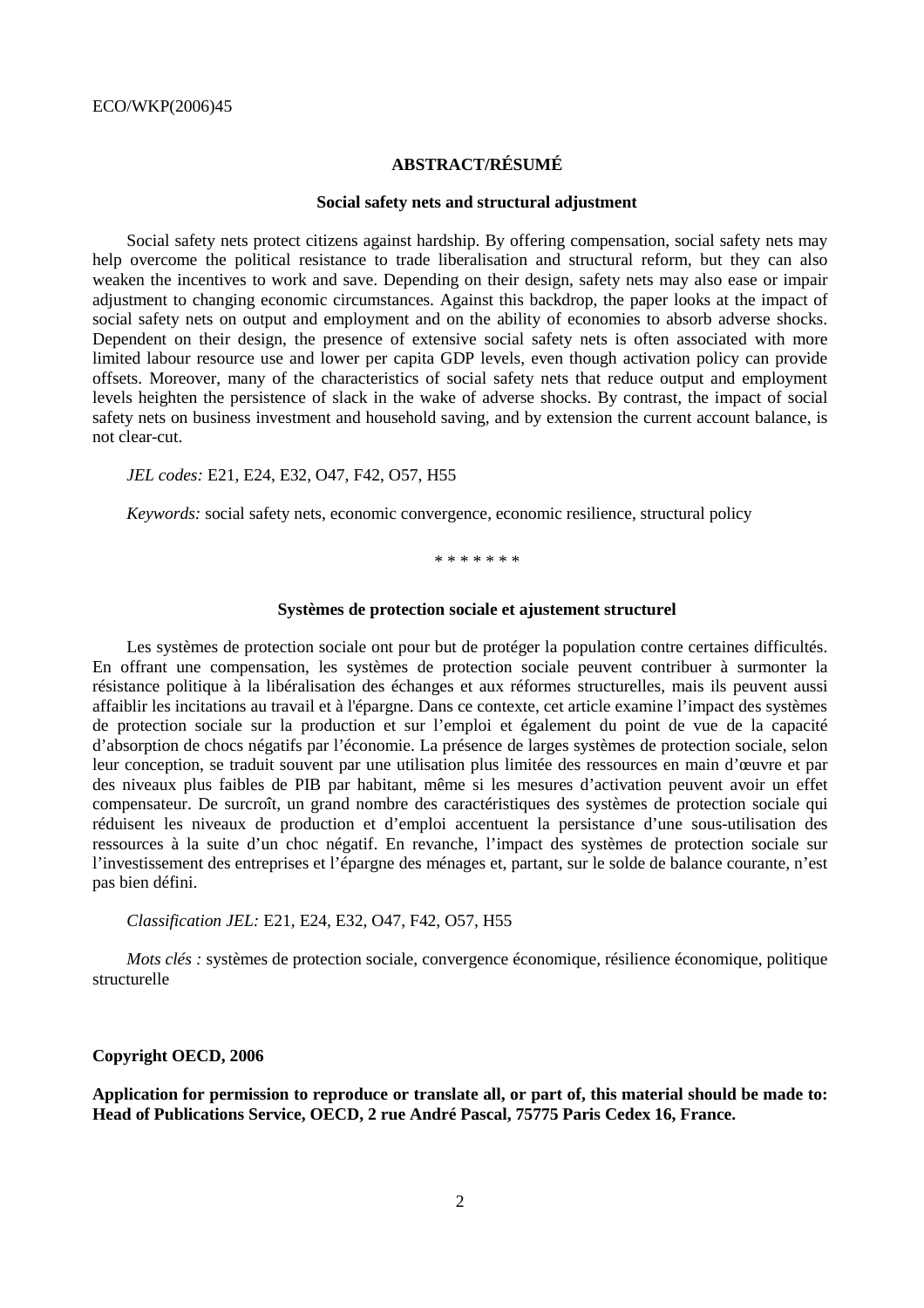# **TABLE OF CONTENTS**

| 2. |  |  |  |  |
|----|--|--|--|--|
| 3. |  |  |  |  |
| 4. |  |  |  |  |
| 5. |  |  |  |  |
| 6. |  |  |  |  |
|    |  |  |  |  |
|    |  |  |  |  |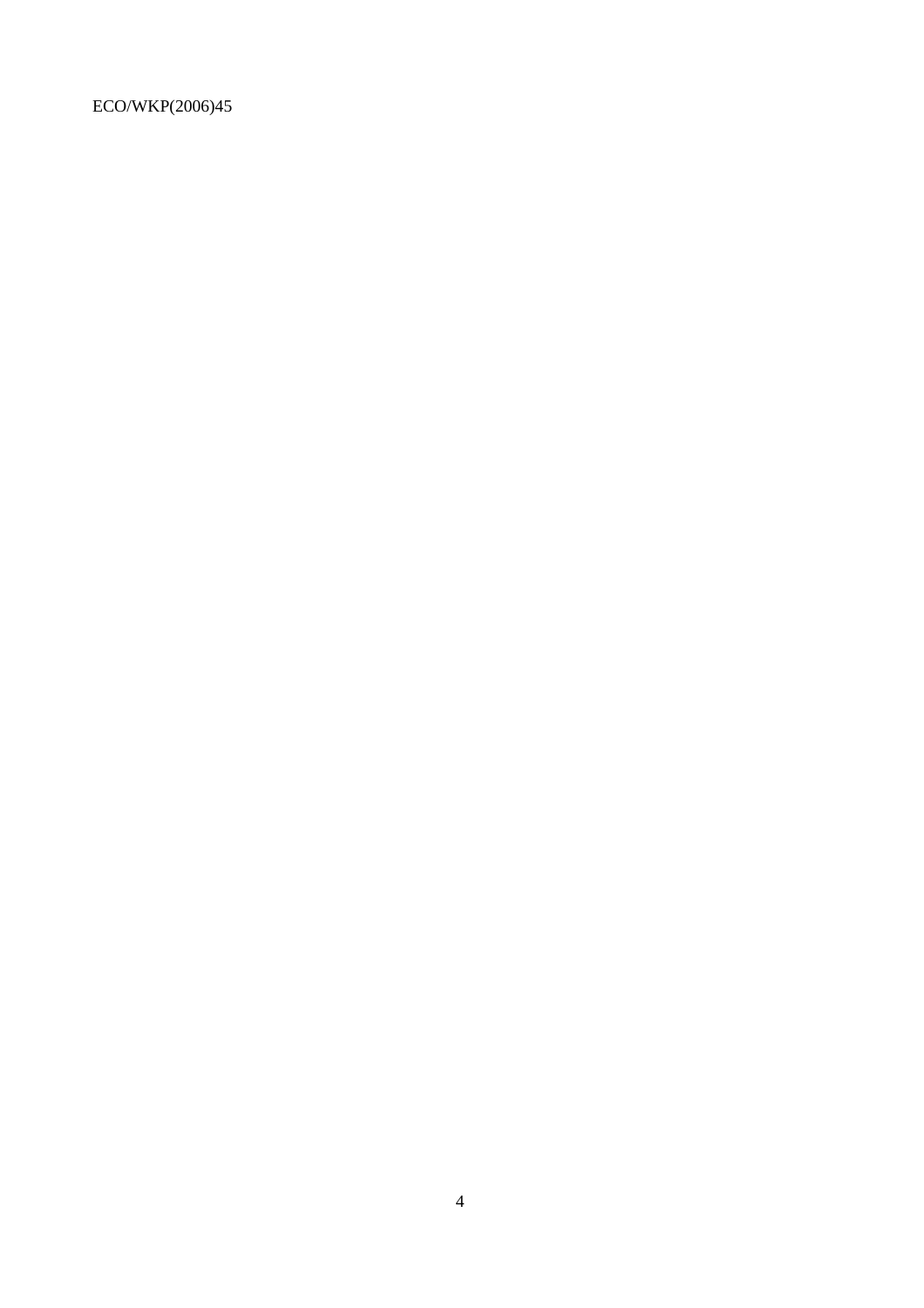### **SOCIAL SAFETY NETS AND STRUCTURAL ADJUSTMENT**

**by** 

# **Paul van den Noord, Nathalie Girouard and Christophe André**<sup>1</sup>

#### **1. Introduction**

1. Globalisation has contributed to the emergence of new geographical clusters of wealth and decline, both within countries and across countries.<sup>2</sup> Social safety nets can play a useful role in this context by facilitating mobility across jobs and regions. Moreover, by protecting citizens against hardship and offering compensation, they can also help overcome resistance against globalisation. For social safety nets to play these roles efficiently, however, their design matters: poor design features will weaken the incentives to work, save and adjust to changing economic circumstances. Against this backdrop, the paper looks at the impact of social safety nets on output and employment and on the ability of economies to absorb adverse shocks.<sup>3</sup> It also briefly addresses political economy issues and the impact of social safety nets on saving and current-account imbalances.

- 2. The main conclusions can be summarised as follows:
	- Social safety nets act as an income shock absorber and as such contribute positively to economic welfare.
	- However, dependent on their design, the presence of extensive social safety nets is often associated with more limited labour resource use and lower *per capita* GDP levels, even though activation policy can provide offsets.
	- Many of the characteristics of social safety nets that reduce output and employment levels heighten the persistence of slack in the wake of adverse shocks.
	- The impact of social safety nets on business investment and household saving, and by extension the current account balance, is not clear-cut. In theory their presence reduces the need for precautionary saving, but the empirical evidence to support this is rather scant.

 $\overline{a}$ 

<sup>1.</sup> The authors are members of the Economics Department. The views expressed in this paper are the authors' and are not necessarily those of the OECD or its member countries. The authors are indebted to Sven Blöndal, Jean-Philippe Cotis, Romain Duval, Jørgen Elmeskov, Ekkehard Ernst, Mike Feiner, Stéphanie Jamet, Miguel Jimenez, Mike Kennedy, Vincent Koen, Mark Pearson, Raymond Torres and Andreas Wörgötter for their comments.

<sup>2.</sup> See for example Venables (2006).

<sup>3.</sup> The analysis draws heavily on the various OECD *Jobs Strategy* publications, notably OECD (2006b).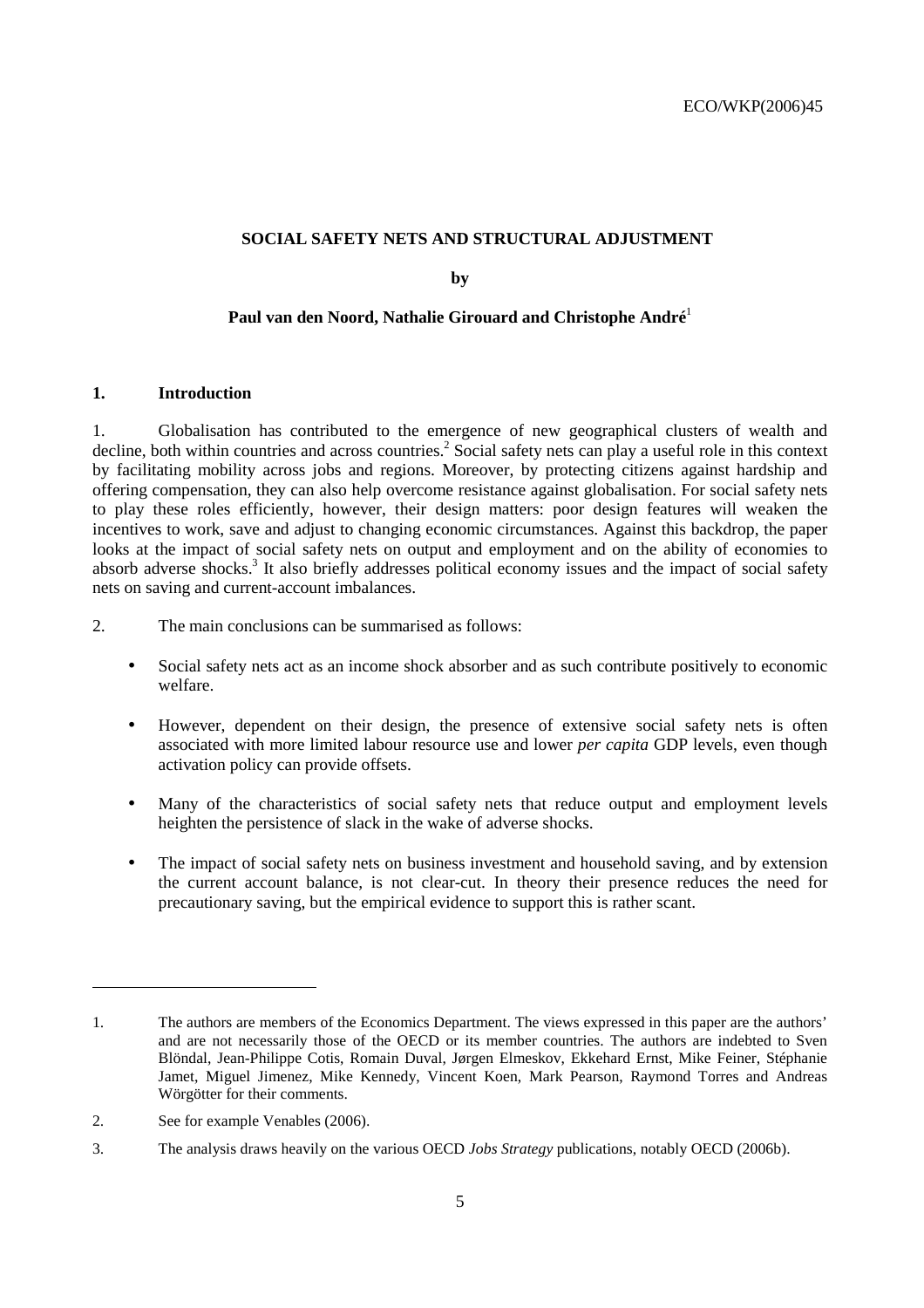$\overline{a}$ 

• By offering compensation, social safety nets may help overcome the political resistance against trade liberalisation and structural reform. However, to the extent they serve to protect the interests of "insiders" they may also harden political resistance.

# **2. Stylised characteristics of social safety nets**

3. In most OECD countries extensive social safety nets are in place. The following characteristics tend to be common to most of them:

- An *unemployment benefit programme*, replacing between 45 and 85% of the earnings losses, with benefits sometimes of long duration. In some countries the expiration of the benefit triggers entitlement for an alternative benefit programme.
- *Incapacity-related benefit programmes*, which provide earnings replacement and care service to workers who become sick or disabled during their working years, either on or off the job. Receipt of benefits for disabled workers is typically characterised by long duration.
- Provisions for *early retirement,* which are often operated as a transition from employment to retirement pensions. The replacement rate is typically lower for early retirement, but in several countries it reaches 70% after age 60.
- A variety of *welfare programmes,* which provide coverage to working-age individuals and families and are often means-tested. These programmes may include child allowances and credits, childcare subsidies, housing allowances and rent subsidies, as well as a minimum income guarantee.

4. Employment protection legislation (EPL) is primarily designed to foster longer-term employeremployee relationships, but it also acts as a shock absorber by shielding workers against job loss and could be seen as an alternative for unemployment insurance. Therefore EPL has features in common with social safety nets that are relevant in the context of this paper (see Box 1).

5. Safety nets are expensive but they are only a subset of social expenditures, which also include health care and pension spending, thus totalling 22% of GDP for the OECD area as a whole (Figure 1, upper panel). Social expenditures exhibit rather large cross-country variation, with most European countries well above the average in terms of both spending and the number of benefit recipients (Figure 1, lower panel). However, social expenditure, as usually defined, may not accurately reflect the extent of social support in OECD countries. Elements such as taxes paid by beneficiaries of welfare benefits, tax breaks for social purposes and social benefit schemes provided on a mandatory basis by the private sector should also be included. Once seen in such a wider perspective the cross-country dispersion in social expenditures is markedly reduced<sup>4</sup> (see Box 2).

<sup>4.</sup> After correcting for these additional factors, the standard deviation of social spending as a share of GDP drops from over 7½ to 5½ percentage points. If non-mandatory private social spending is also included, differences tend to become even smaller.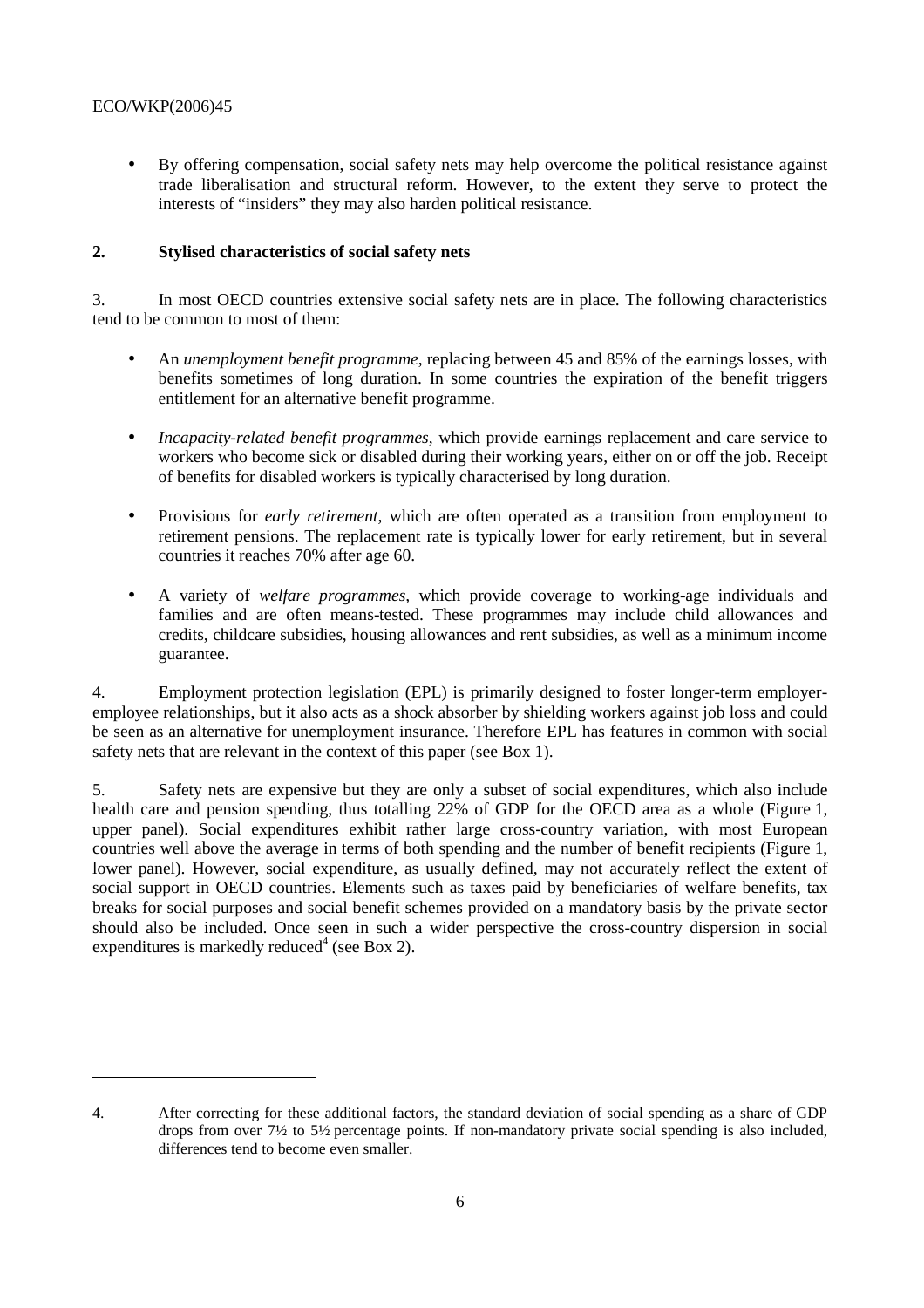#### **Figure 1. Social expenditure programmes**

Gross public social expenditure, per cent of GDP, 2001



1. Old-age and survivors' benefits.

2. Unemployment benefits and active labour market policies.

3. Family, housing and other social expenditure.

Source: OECD Social Expenditure database 2004.

**Beneficiaries of welfare benefits**





Note: OECD is the unweighted average for the countries shown. Countries are shown in ascending order of benefit dependency rates. 1999 is the last year for which data are available.

Source: OECD, Boosting jobs and incomes (2006).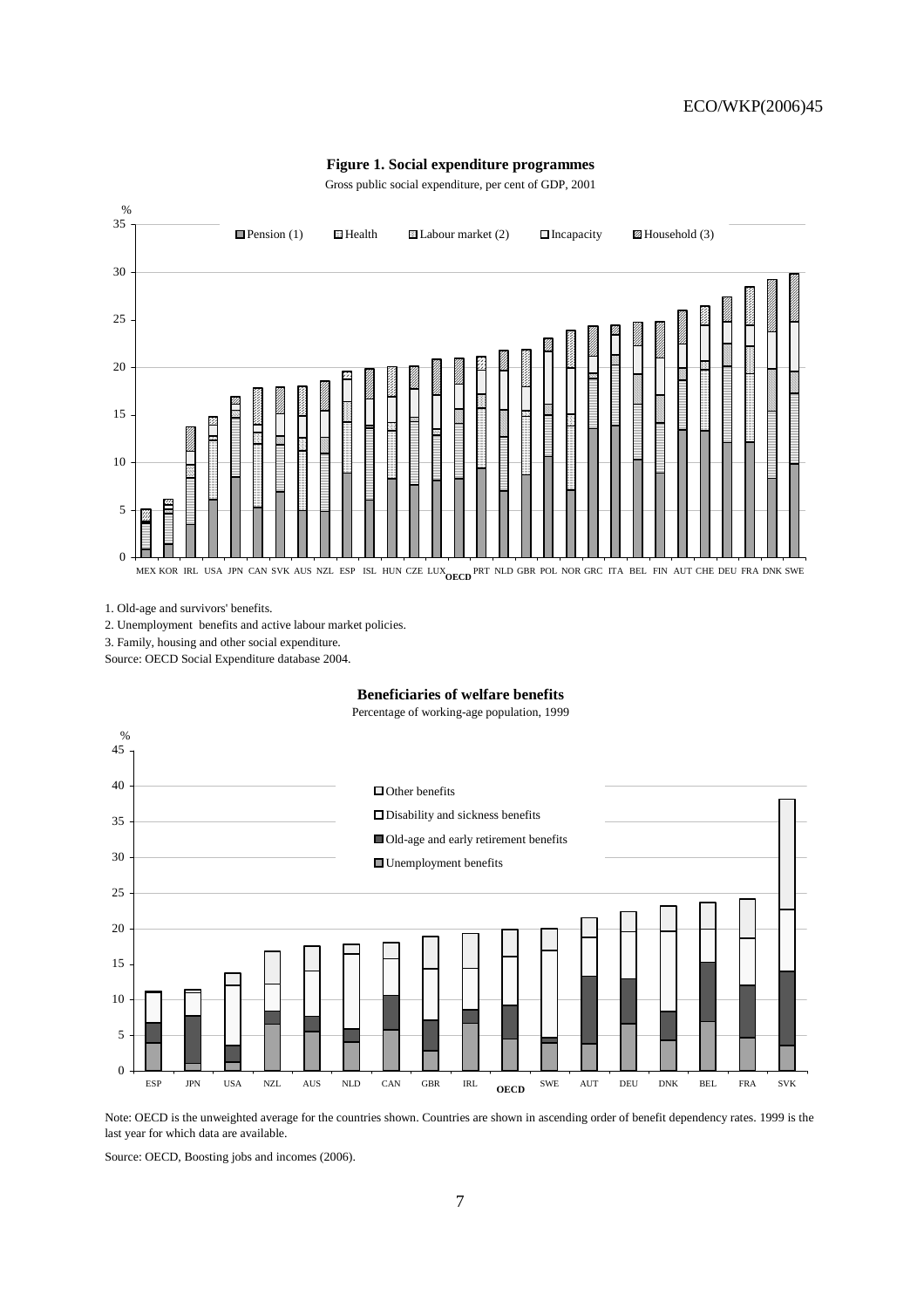

Source: OECD Secretariat.

Mostly southern European and some Nordic countries are characterised by comparatively strict EPL both for regular and temporary employment contracts (see figure above). The empirical evidence on any direct effects of EPL on the overall employment rate is scant. Even so, strict EPL is deemed to worsen the job prospects of new labour market entrants and, a fortiori of the young, by reducing job turnover and hiring (first figure below). Stringent EPL is also found to be detrimental to other aspects of economic performance, such as the adoption of new technologies, as these typically require the adjustment of workforces.

The lower job turnover associated with strict EPL implies an increase in the average duration of unemployment and the proportion of long-term duration of unemployment. This reduces the responsiveness of real wages to unemployment and hence diminishes the resilience of economies in the face of adverse shocks (as suggested by the second figure below). Reform of EPL in several European countries during the past decade has been geared towards easing of regulations affecting temporary contracts, with little change on regular contracts. This has been accompanied by a substantial increase in the share of temporary jobs in total employment (Germany, France, Italy, the Netherlands, Portugal and Spain). While these developments may have contributed to lowering labour adjustment costs, the burden of adjustment has become more heavily concentrated on temporary workers, increasing the wage bargaining power of "insiders" and possibly further reducing the responsiveness of real wages to shocks.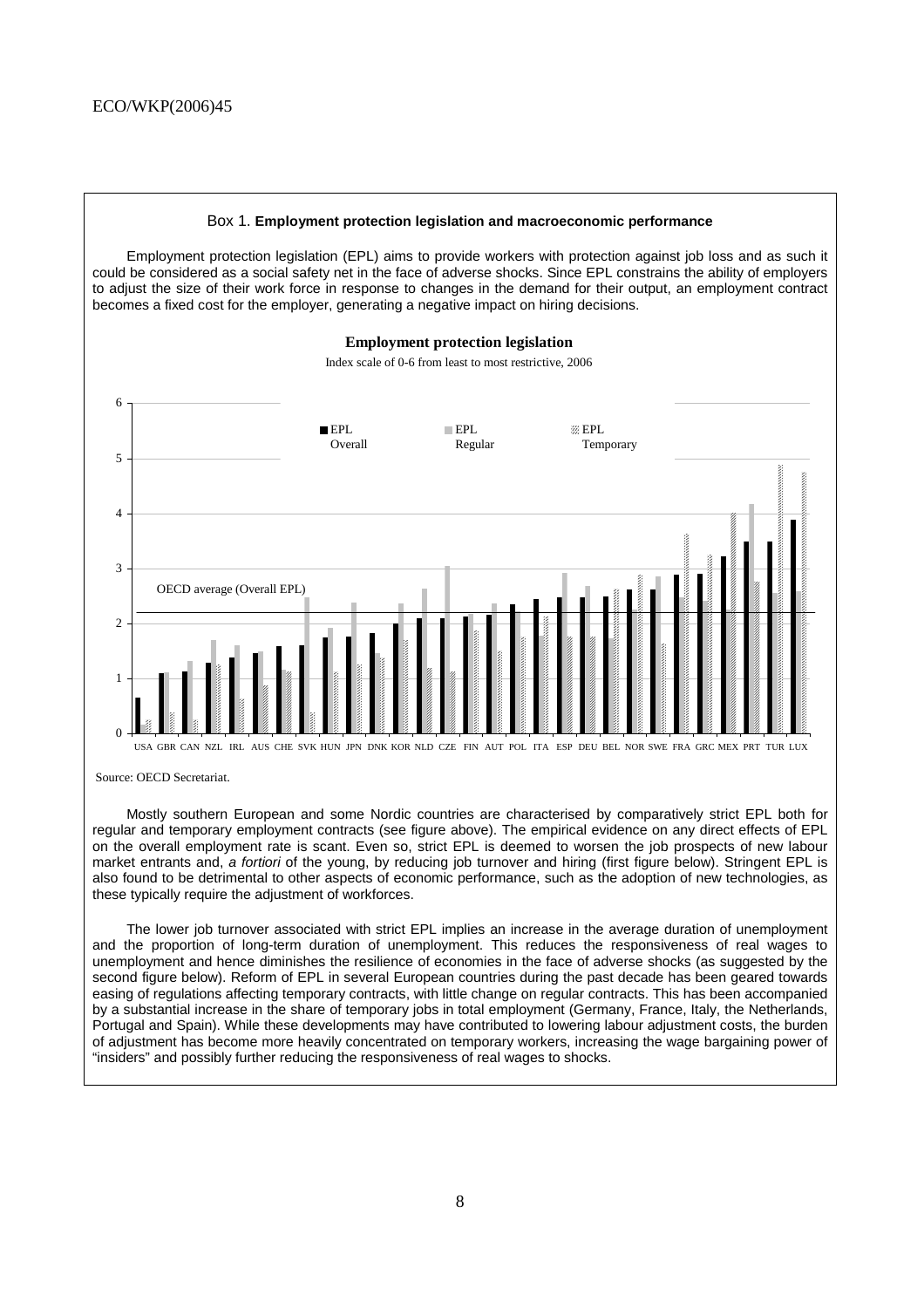

Source: OECD Secretariat and OECD calculations.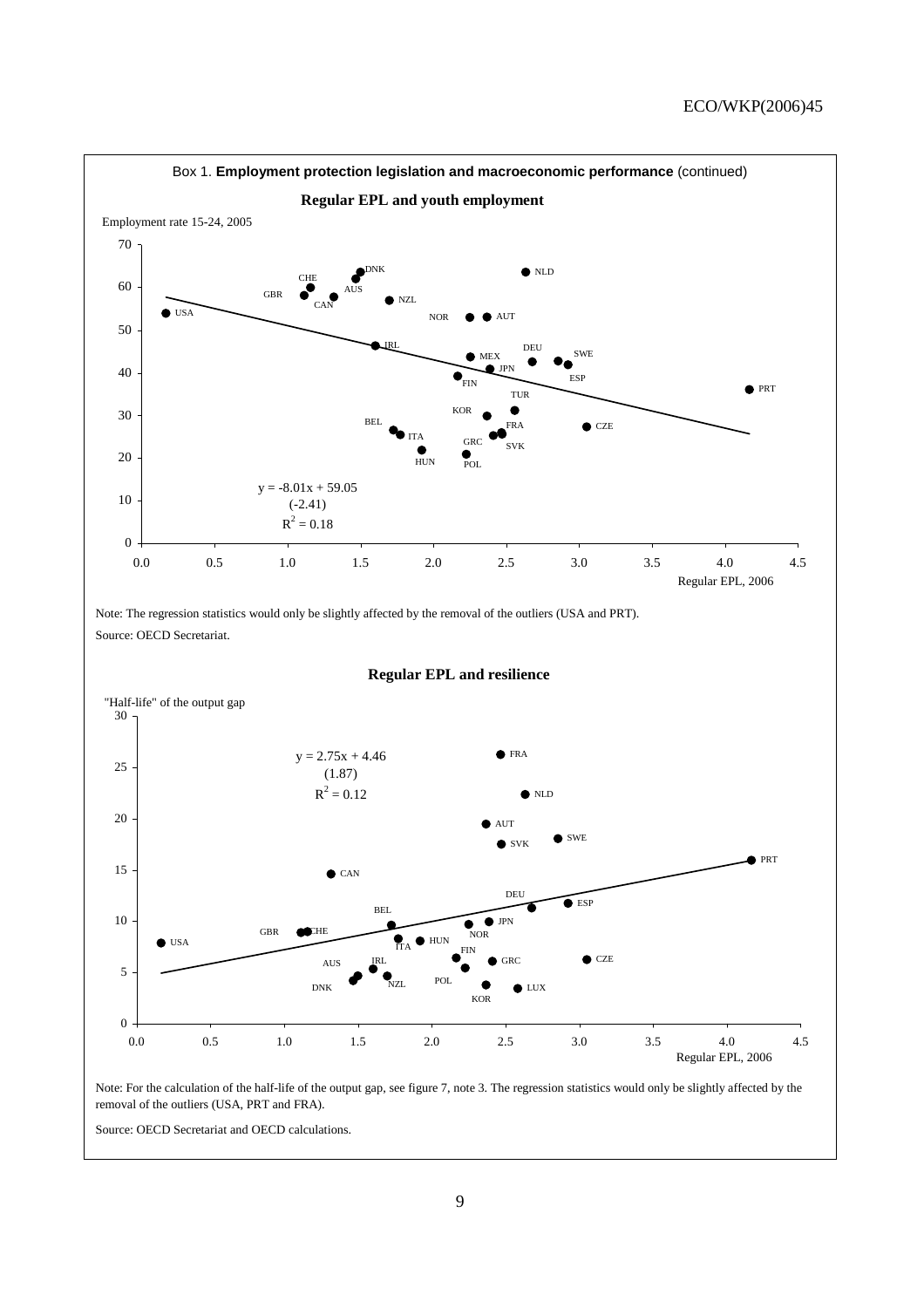#### Box 2. **Comparing social expenditure across OECD countries: measurement issues**

Gross public social expenditure to GDP ratios are often used for comparison of welfare states. However, this approach does not give a full picture of collective social efforts across counties to the extent that mandatory private social expenditure and the impact of tax systems on the value of social expenditures are not accounted for.

Mandatory private social expenditure covers social benefits which legislation forces employers to provide. Adding these to public social expenditure yields a total for gross publicly mandated social expenditure. There are three features of tax regimes that can further affect social expenditure: i) governments can levy direct taxes and social security contributions on cash transfers; ii) governments can levy indirect taxes on goods and services bought by benefit recipients; and, iii) governments can also pursue social policies through the tax system by giving tax relief that is either similar to cash benefits, or by awarding tax advantages aimed at stimulating the provision of voluntary private social benefits. By subtracting the first two sets of items from and adding the third set of items to gross publicly mandated social expenditure, the net publicly mandated social expenditure indicator accounts for these effects and provides a picture of what resources are truly publicly earmarked for social expenditure.

The figure below shows how the various corrections affect the measure of social expenditure. There are a few cases where countries portray a significantly different score dependent on whether the gross public or net publicly mandated measure is used. More generally, the differences between countries tend to diminish when net publicly mandated social expenditure is used as the relevant measure, with the standard deviation falling from 7½ percentage points for gross public social expenditure to 5½ percentage points for net publicly mandated social expenditure. It is also noteworthy that, due to the inclusion of "tax expenditure" items, net publicly mandated social expenditure can be higher than gross public social expenditures. This is notably the case in the United States, Japan, Korea and Mexico.



**Gross public and net publicly mandated social expenditure** Per cent of GDP, 2001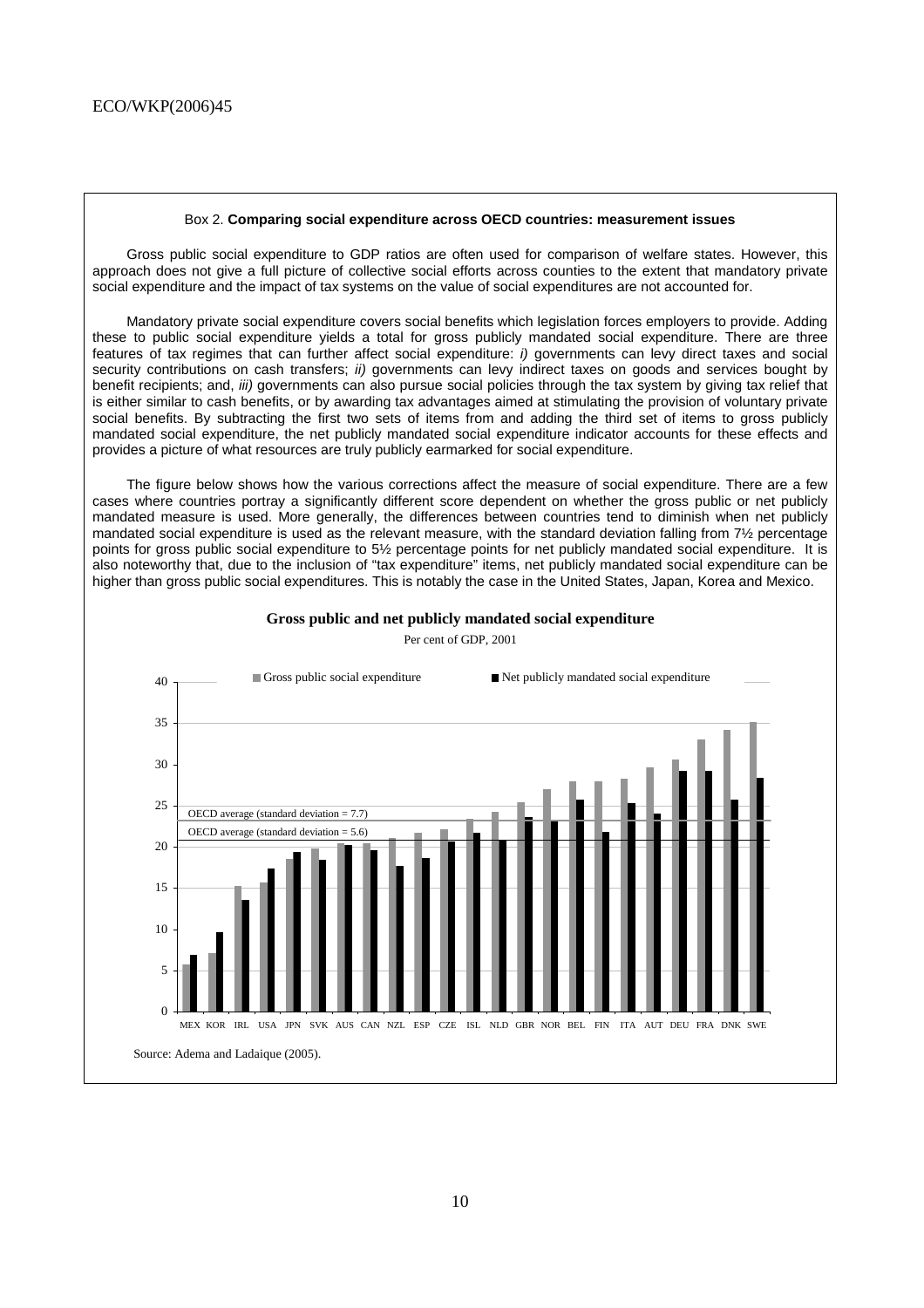# **3. Effects of social safety nets on output and employment levels**

6. Social safety nets pursue important social objectives, but can have negative effects on economic performance as poorly designed social protection appears to create obstacles to labour market participation and job creation. This helps explain why the convergence of per capita income towards the United States level has stalled in a number of OECD countries (Figure 2).<sup>5</sup> The significant social costs associated with this failure have brought renewed attention to the influence of institutions and policy setting on longer-term growth performance.<sup>6</sup>

7. The following features of extensive social safety nets are often found to have a negative impact on employment rates and GDP *per capita*:

- Unemployment compensation systems offering high benefits and, in particular, entitlement of long or indefinite duration, have the potential to impede the adjustment of real wages to labour market conditions and to create large supply distortions by reducing job-search intensity and lowering the opportunity costs of not working.<sup>7</sup> If well designed, activation policies may help to offset these adverse incentives to some extent, see below.
- The interaction of social protection benefits and taxes on labour can create unemployment or inactivity traps, especially for low-productivity workers who qualify for social benefits and have very little financial incentives to enter employment.<sup>8</sup>
- Eligibility criteria built into disability programmes to the extent these are unrelated to health offer early labour market exit routes. As a result, the high numbers of disabled in several countries have less to do with their health situation than with their disability benefit coverage (Figure 3).<sup>9</sup>
- Retirement systems also offer early exit routes to workers, underpinned by powerful financial incentives (Figure 4, upper panel). Promoting labour market exit of older workers in the pursuit of low unemployment, while expensive, is likely to be ineffective: low participation of older workers typically goes along with high unemployment (Figure 4, lower panel).<sup>10</sup>

 $\overline{a}$ 

<sup>5.</sup> See Arjona *et al.* (2002) and OECD (2005a, 2006a). Most continental European countries have even been diverging rather than converging since the mid-1990s, although this appears to be mostly related to divergent patterns in labour and total factor productivity associated with a slow pick-up of new technologies and strict product market regulation, see for example Nicoletti and Scarpetta (2005).

<sup>6.</sup> See OECD (2006b) and the various OECD *Jobs Strategy* publications.

<sup>7.</sup> See for instance Bassanini and Duval (2006), Nickell *et al.* (2005), Nunziata (2003), Jimeno and Rodriguez-Palanzuela (2002) and Elmeskov *et al.* (1998).

<sup>8.</sup> See OECD (2006b). In-work benefits and tax relief may help to unlock these traps and promote participation for low-paid work, see Immervoll *et al.* (2005). A drawback is that those already in work may reduce their work efforts at pay levels in the phase-out range of the benefits or relief.

<sup>9.</sup> For cross-country empirical evidence see OECD (2003) and Bonato and Lusinyan (2004).

<sup>10.</sup> This finding does not imply causality running from participation of older workers to unemployment. Rather, the correlation is likely to reflect political economy linkages in the opposite direction. See Duval (2003), Bassanini and Duval (2006) and OECD (2006c).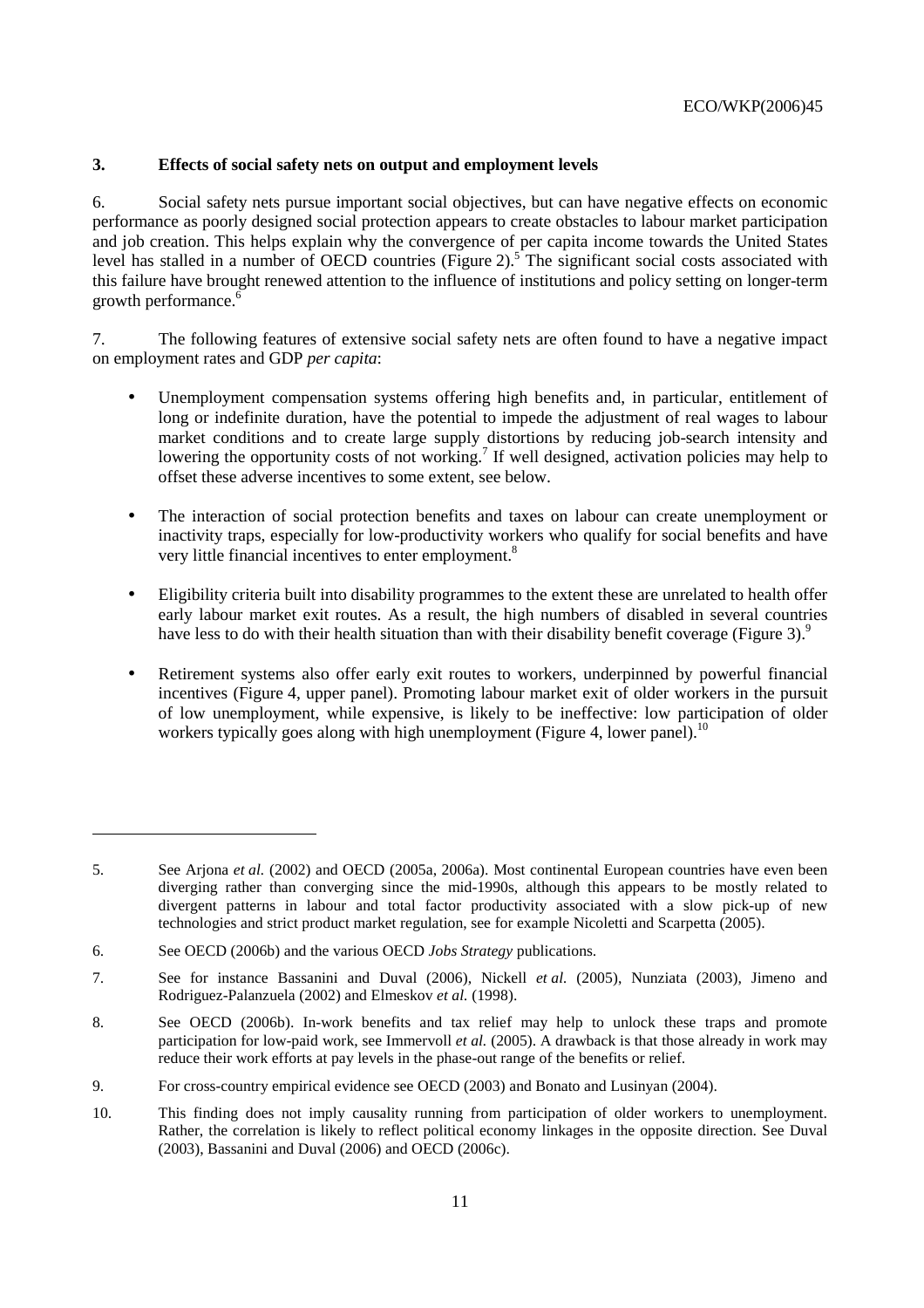

**Figure 2. The sources of real income differences, 2004**

1. Labour resource utilisation is measured as total number of hours worked divided by population.

2. Labour productivity is measured as GDP per hour worked.

3. Excluding Luxembourg,

Source: OECD National Accounts of OECD Countries, 2005 and OECD Economic Outlook database.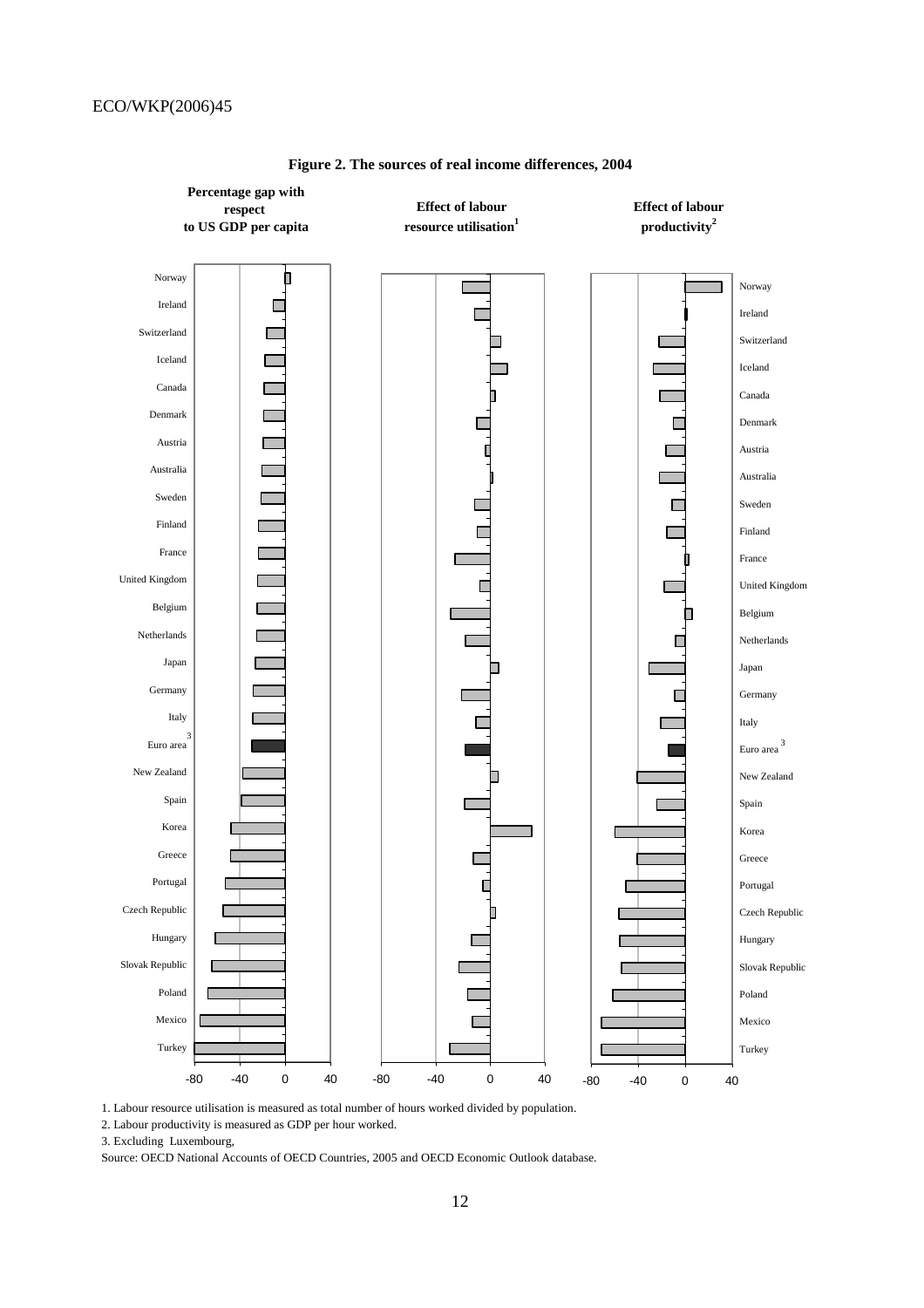



Source: OECD (2003).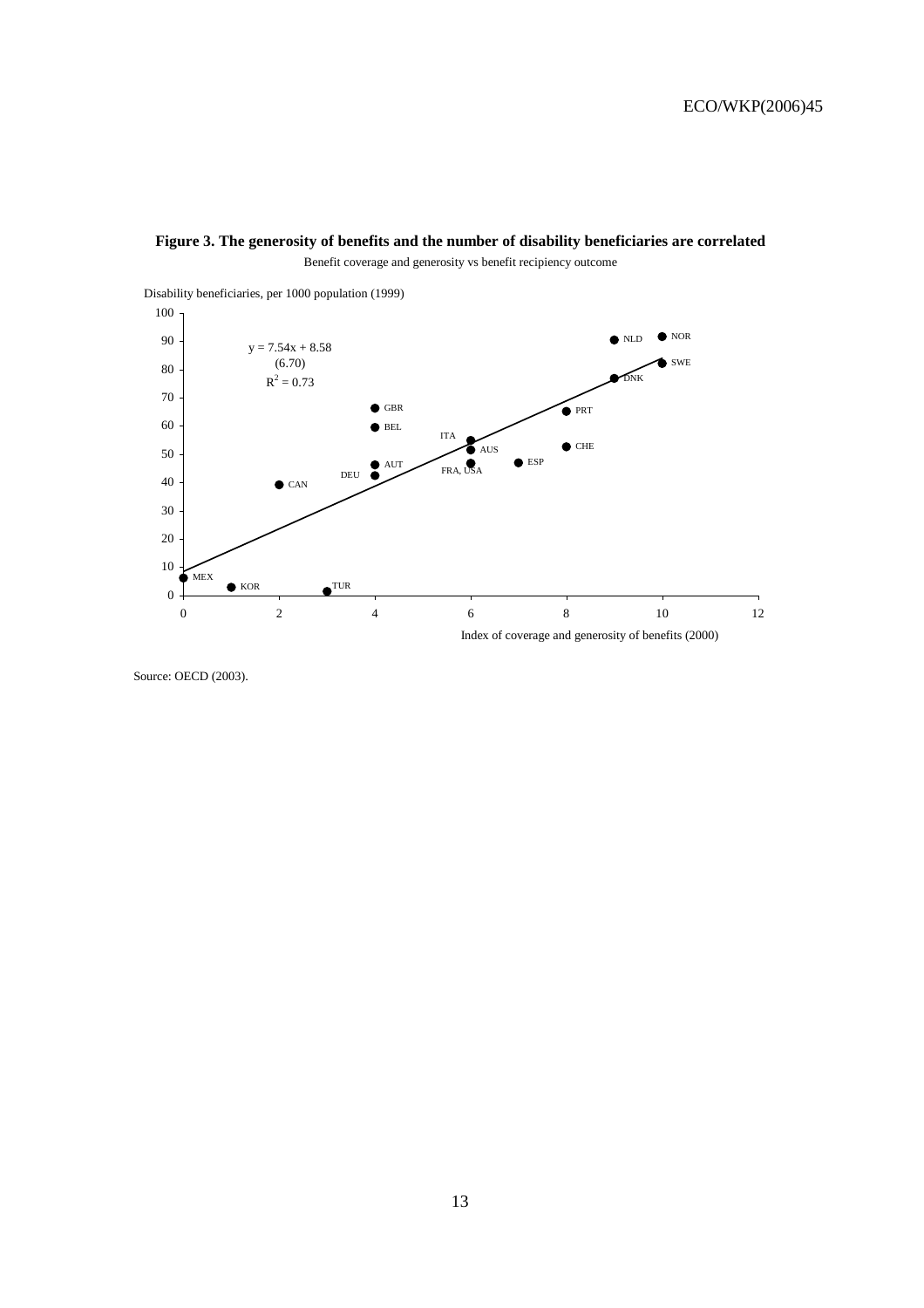# **Figure 4. The early retirement fallacy**

#### **Labour market withdrawal and implicit tax rate, 2004**



0 Percentage reduction in labour force participation between 50-54 and 55-64

**Older worker participation and overall unemployment, 2004**



Note: The regression statistics would only be slightly affected by the removal of the outliers (LUX in the upper panel, SVK and POL in the lower panel).

Source: OECD Employment Outlook 2006 and OECD Taxing Wages database.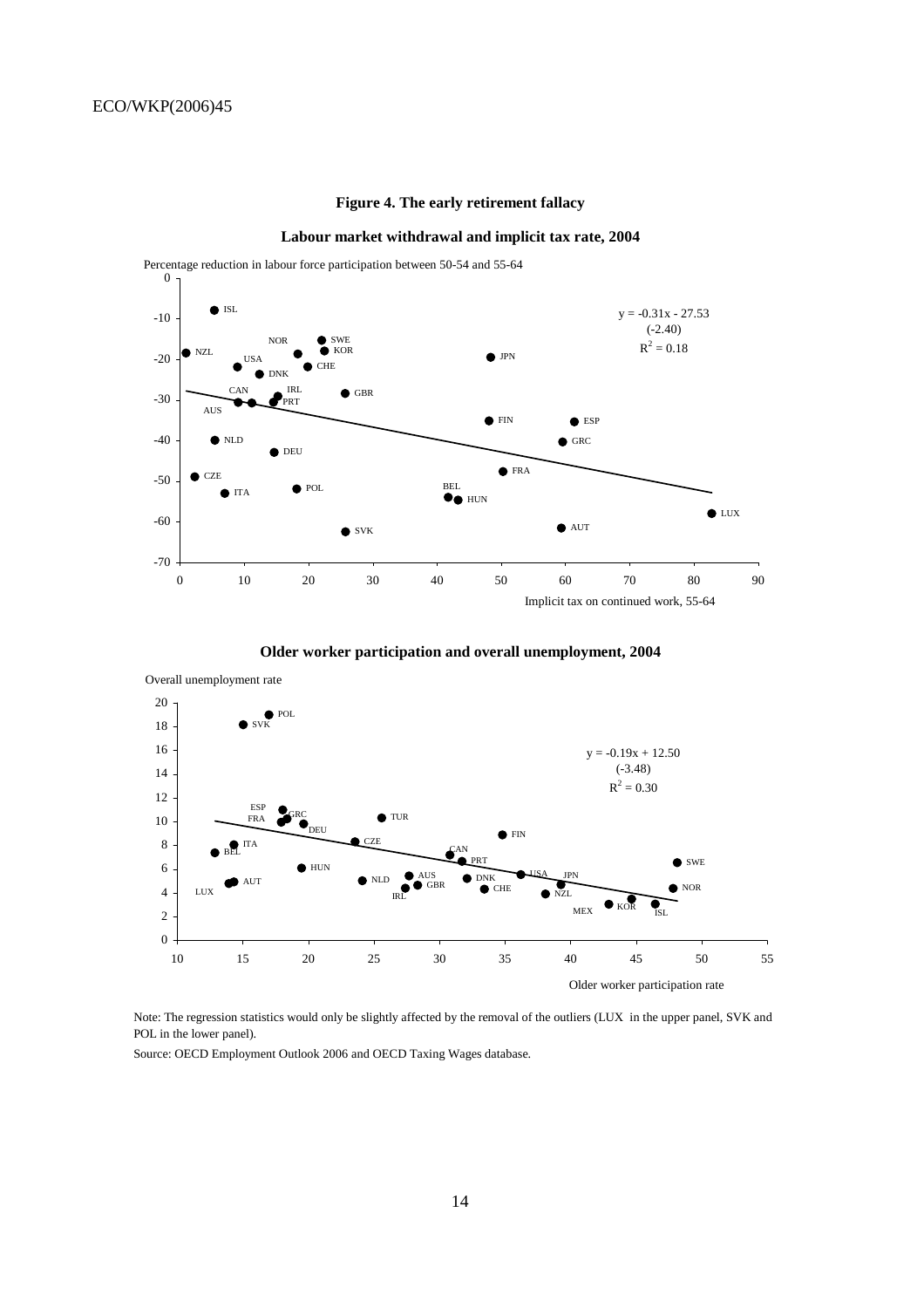8. The fact that social safety nets are often used to pursue income redistribution objectives potentially gives rise to efficiency-equity trade-offs. Descriptive analysis using inequality measures based on household disposable income, suggests that four different models of policy settings can be identified (Table 1): $^{11}$ 

- First, several English-speaking countries as well as Japan and Korea combine relatively lean social safety nets with strong labour market performance, but face greater income inequality associated with the lower degree of social protection.
- Second, most Northern European countries have achieved equally favourable employment outcomes, at least in terms of number of persons employed if not their working hours, but this is coupled with a comprehensive safety net and small income inequality.
- Third, a number of countries in Continental Europe display low income inequality but their labour resource use is below the OECD average, both in terms of labour market participation and number of hours worked per person.
- Fourth, the transition countries combine unfavourable employment outcomes and large grey economies with, in most cases, more limited social safety nets. Several southern European countries also fall in this category.

|                                                            |                            | High employment outcomes                     |                                          | Low employment outcomes                                        |                                             |
|------------------------------------------------------------|----------------------------|----------------------------------------------|------------------------------------------|----------------------------------------------------------------|---------------------------------------------|
|                                                            | OECD unweighted<br>average | English-speaking<br>countries, mainly $\psi$ | North European<br>countries, mainly $^c$ | Countries of continental<br>and southern Europe,<br>$mainly^d$ | Countries of eastern<br>Europe <sup>e</sup> |
| Employment protection legislation                          | 2.0                        | 1.4                                          | 2.1                                      | 2.7                                                            | 1.8                                         |
| Generosity of unemployment benefit system <sup>1</sup>     | 27.8                       | 18.2                                         | 39.9                                     | 36.2                                                           | 9.7                                         |
| Active labour market programmes <sup><math>g</math></sup>  | 29.3                       | 15.8                                         | 64.1                                     | 25.8                                                           | 3.5                                         |
| Tax wedge <sup><math>h</math></sup>                        | 27.1                       | 18.5                                         | 27.4                                     | 34.3                                                           | 32.4                                        |
| Employment rate                                            | 67.1                       | 70.9                                         | 71.9                                     | 62.5                                                           | 58.0                                        |
| Unemployment rate                                          | 7.5                        | 5.3                                          | 4.8                                      | 9.0                                                            | 15.1                                        |
| Total LMP expenditures'                                    | 1.9                        | 1.0                                          | 2.7                                      | 2.6                                                            | 0.8                                         |
| of which ALMP expenditures'                                | 0.8                        | 0.4                                          | 1.3                                      | 0.9                                                            | 0.2                                         |
| Income inequalities (Gini index) <sup><math>k</math></sup> | 29.3                       | 31.5                                         | 25.6                                     | 29.8                                                           | 31.3                                        |
| Relative poverty rate <sup>1</sup>                         | 9.6                        | 11.8                                         | 7.8                                      | 9.9                                                            | 7.0                                         |

#### Table 1. **Four models of social protection**

*a*) This country classification is derived from a Principal Component Analysis which helps to identify existing combinations of policy settings and to highlight similarities and differences across countries. However, some countries are barely representative of the group of countries to which they belong, being close to the frontier between two regimes of labour market functioning. This is for instance the case for Austria, Finland, Germany, Ireland, Japan, Korea, Portugal, Sweden and Switzerland.

*b)* This group of countries includes Australia, Canada, Japan, Korea, New Zealand, Switzerland, the United Kingdom and the United States.

*c)* This group of countries includes Austria, Denmark, Ireland, the Netherlands, Norway and Sweden.

*d)* This group of countries includes Belgium, Finland, France, Germany, Italy, Portugal and Spain.

*e)* This group of countries includes the Czech Republic, Poland and the Slovak Republic.

*f)* Average unemployment benefit replacement rate across two income situations (100% and 67% of APW earnings), three family situations (single, with dependent spouse, with spouse in work), over a five-year period of unemployment.

*g)* ALMP expenditures per unemployed workers as a percentage of GDP per capita.

h) Tax wedge between the labour cost to the employer and the corresponding net take-home pay of the employee for a couple with a dependent spouse and two children earning 100% of APW earnings.

*i) j)* Total expenditures on active and passive measures as a percentage of GDP. ALMP expenditures as a percentage of GDP.

 $\overline{a}$ 

*k)* Gini index for total population. Not available for Korea and the Slovak Republic.

*l)* Calculated as the proportion of the population with income below 50% of the current median income. Not available for Korea and the Slovak Republic. *Source:* OECD Employment Outlook (2006).

11. This typology is taken from OECD (2006b).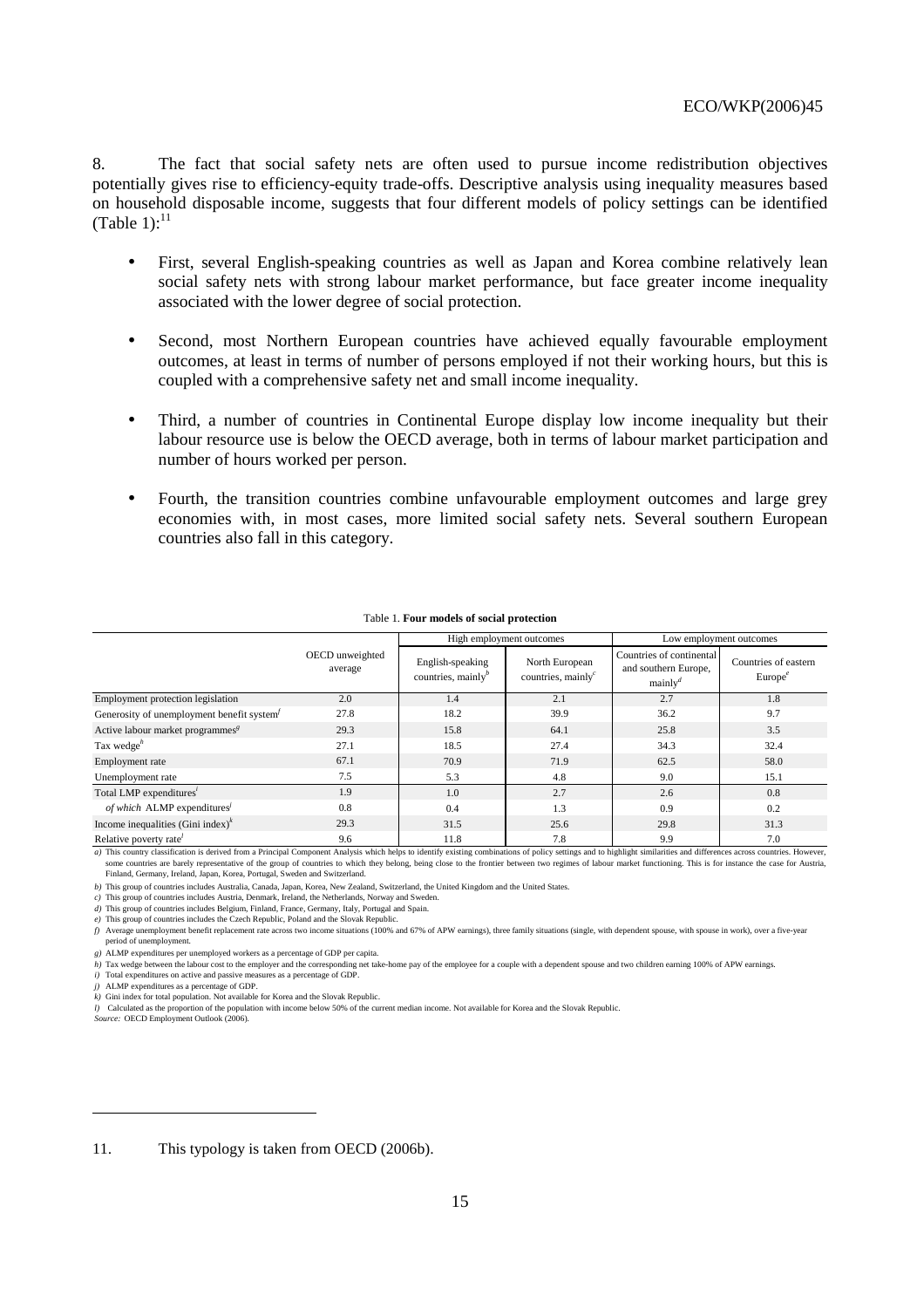$\overline{a}$ 

9. This classification, notwithstanding a certain arbitrariness, suggests that different degrees of interventionism may lead to similar outcomes. Notably the Nordic countries have been relatively successful in offsetting some of the detrimental effects of their extensive social safety nets by activation policies, in particular by making unemployment compensation conditional on job search and training. While high spending on active labour market policies will not by itself boost employment rates, the experience in the Nordic countries suggests that well designed active labour market policies can make a difference (Figure 5). $^{12}$ 

10. However, extensive social safety nets need to be financed and econometric research provides strong evidence that high labour tax wedges reduce labour resource use.<sup>13</sup> Accordingly, the negative crosscountry relationship between employment and average tax wedges depicted in Figure 6, upper panel, suggests that higher employment outcomes are associated with low average tax wedges among the English-speaking countries while Continental European countries combine higher average tax wedges with below-average employment rates.<sup>14</sup> The Nordic countries, along with the Continental European countries, exhibit higher marginal tax rates on labour and fewer hours worked than the English-speaking countries and Japan (Figure 6, lower panel).<sup>15</sup>

# **4. Effects of social safety nets on resilience**

11. Several forces are acting to produce long-lasting change in the structure of OECD economies, most prominently technological change and the emergence of developing non-OECD countries and transition countries specialising in manufacturing goods.16 Social safety nets relying on passive income transfers are less effective in dealing with such "permanent supply shocks", as opposed to "temporary demand shocks" stemming from *e.g.* investment and stock cycles. <sup>17</sup> As a result, unemployment spells and

<sup>12.</sup> There could be a pay-off to extending activation measures to those receiving non-employment benefits, such as sickness and disability, but so far this potential is hardly being exploited, including among the Nordic countries where the coverage, levels and the numbers of recipients of disability and sickness benefits are highest, see OECD (2003), Bonato and Lusinyan (2004), Carcillo and Grubb (2006) and Rae (2005).

<sup>13.</sup> See for example Bassanini and Duval (2006), Jimeno Rodriguez-Palanzuela (2002), Blanchard and Wolfers (2000), Daveri and Tabellini (2000), and Elmeskov *et al.* (1998).

<sup>14.</sup> Tax systems are also biased against second earners in (mostly southern) Continental European countries. Tax incentives to work part-time are more widespread in English-speaking countries than in Continental European economies. Family support policies are sometimes used to offset these tax disincentives.

<sup>15.</sup> This reflects not only that social safety nets are leaner among the English-speaking countries, but also that they are to a larger extent financed by – more broadly-based – general tax revenues, as opposed to social security tax that is primarily levied on labour income. However, this feature may have adverse implications for household saving behaviour in English-speaking countries, see the next section.

<sup>16.</sup> These factors have, in different guises, been acting on the most developed countries for centuries. See OECD (2005b).

<sup>17.</sup> In economies that are strongly exposed to foreign trade and participate in a monetary union with their main trading partners, competitiveness losses stemming from the operation of social safety nets may in fact wipe out the entire stabilisation effect following supply shocks -- see Buti and Van den Noord (2005).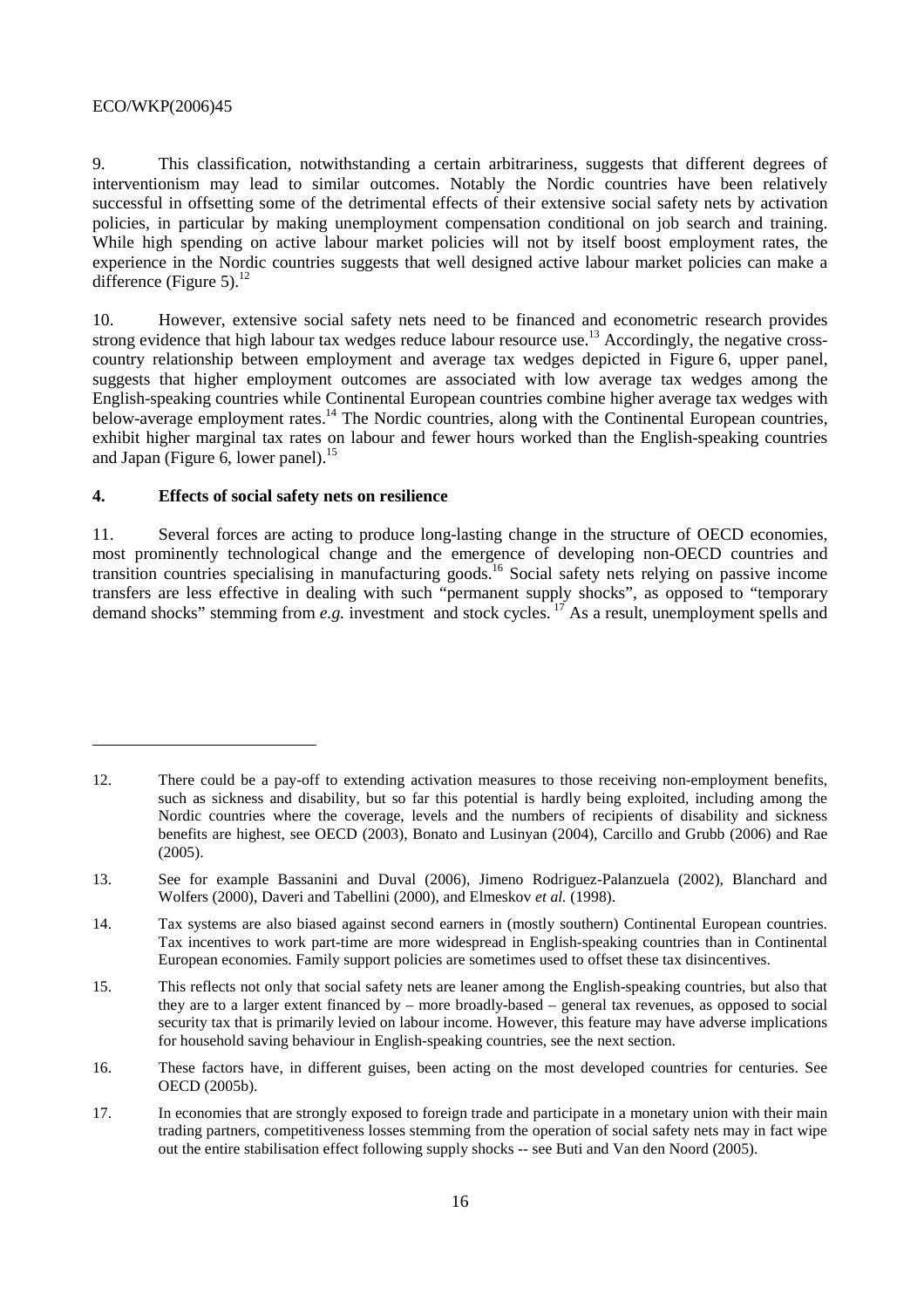

**Figure 5. Work disincentives and activation policies**



**Net replacement rate and active labour market policies, 2004**



USA KOR CZE JPN HUN CAN LUX AUS NZL GBR ITA AUT IRL PRT ESP CHE NOR FRA FIN DEU BEL SWE NLD DNK

Source: OECD Employment Outlook 2006. Note: In the upper panel, the removal of the Nordic countries and the Netherlands would make the statistical relationship insignificant. In the middle panel, the removal of Denmark would not alter significantly the regression statistics.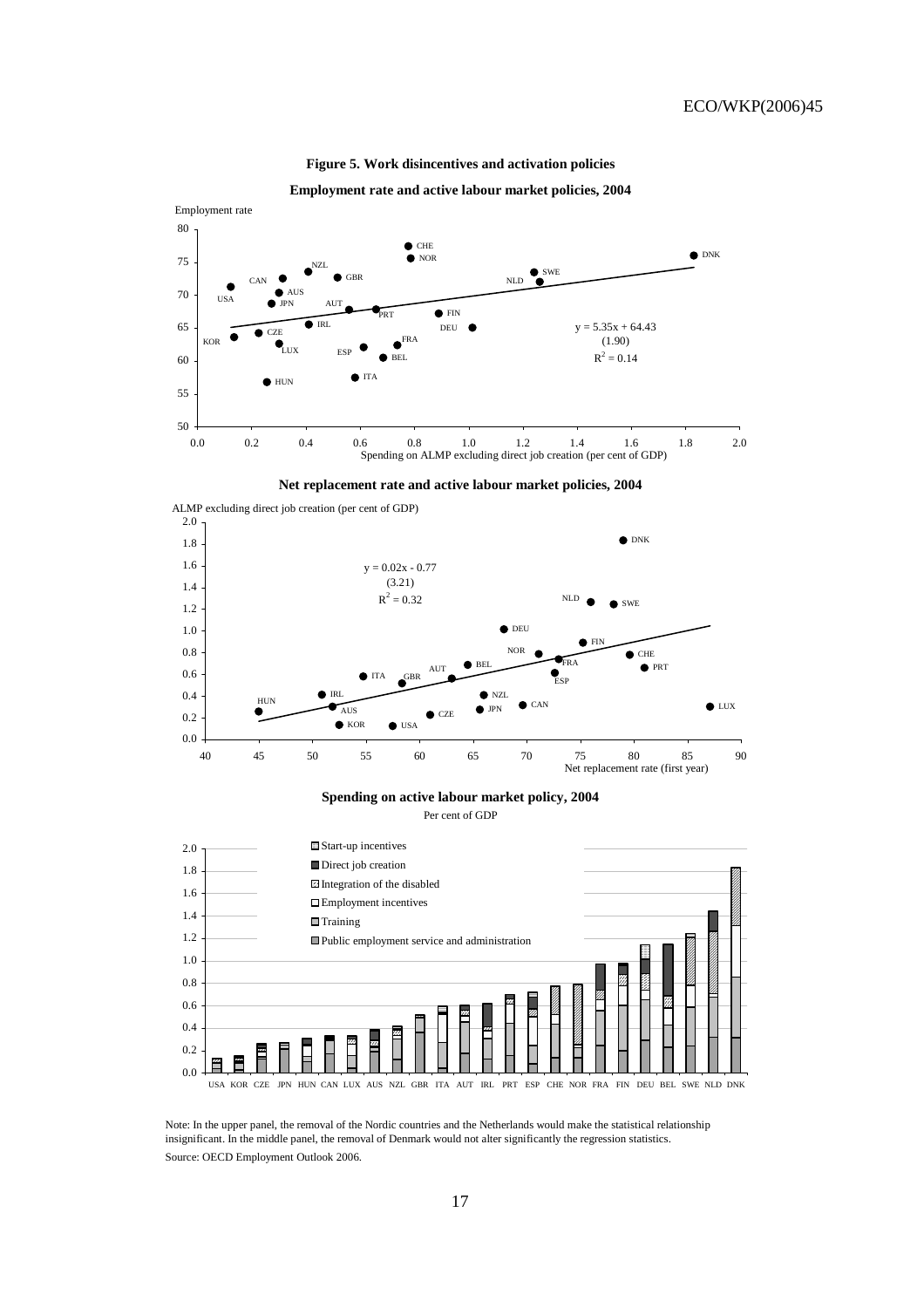

#### **Figure 6. Fiscal (dis-) incentives to work**



**Hours worked and marginal tax rate, 2004**

At 100% of average wage



Note: The regression statistics would only be slightly affected by the removal of the outliers (ISL, POL and KOR in the upper panel, HUN and KOR in the lower panel).

Source: OECD Employment Outlook 2006 and OECD Taxing Wages database.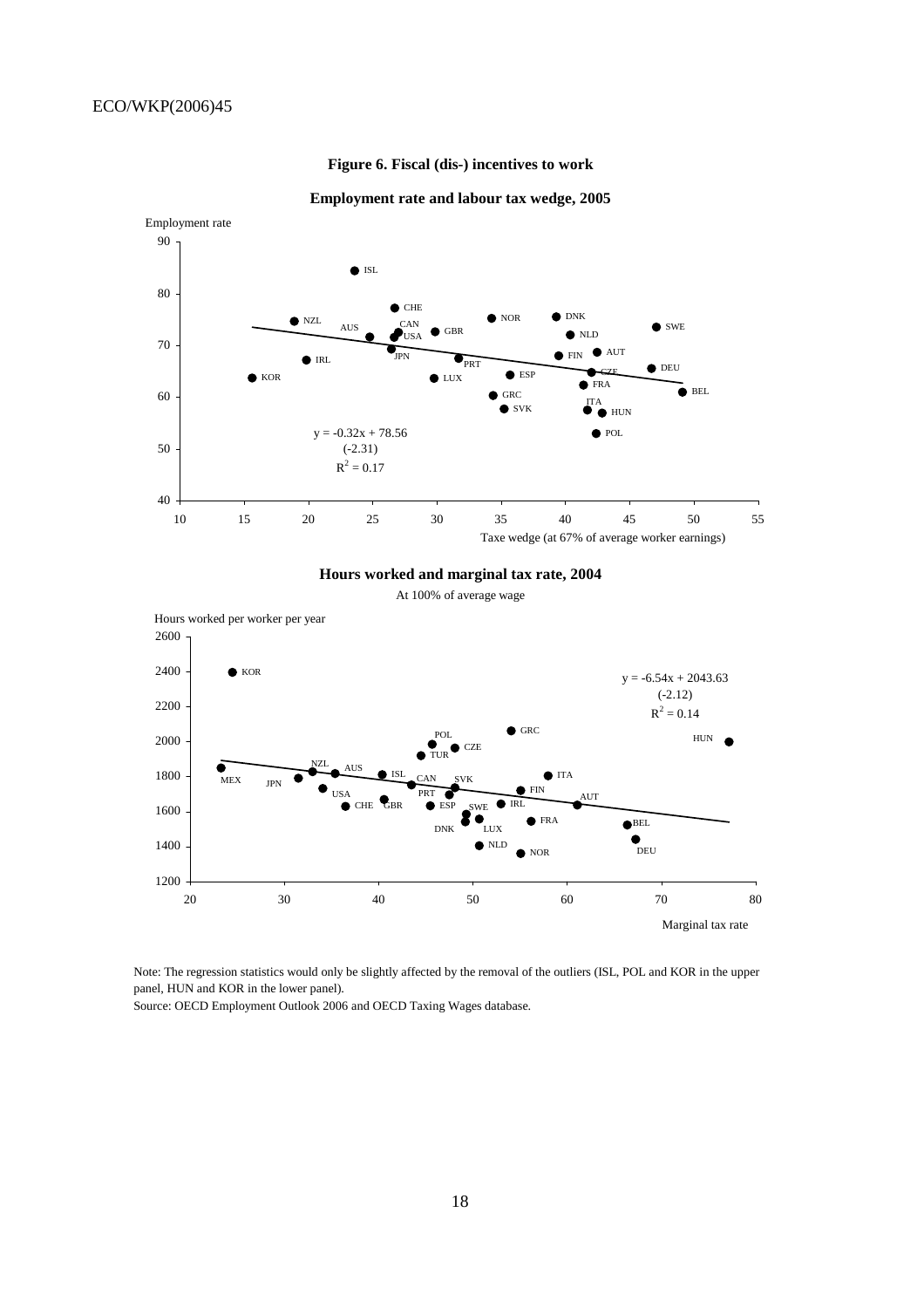the associated welfare losses may increase, not least since net replacement rates can be close to or even exceed 100% of wage earnings in a typical new job for workers moving from declining manufacturing industries to expanding (service) activities.<sup>18</sup>

12. Social safety nets prevent or reduce hardship in downturns and as a result contribute to mitigating the impact of the business cycle.<sup>19</sup> However, if poorly designed, they also allow people affected by changing economic circumstances to delay adjustment and therefore may lead to a greater persistence of below-par activity in the wake of shocks. This suggests the possibility of a trade-off between cushioning the initial impact of shocks (stability) and the capacity to rebound after shocks (low persistence or resilience). Indeed, over the period 1995-2005, which covers the global upswing of the late-1990s and the subsequent global downturn, persistence of slack, as gauged by the "half-life" of the output gap, has tended to be stronger in countries where the variability of economic growth has been lower and social safety nets were more extensive (Figure 7).  $20^{\circ}$ 

13. Econometric panel studies carried out since the mid-1990s indeed generally confirm that social safety nets are potentially costly in terms of persistence of high unemployment and below-par activity after an economy has been hit by an adverse shock.<sup>21</sup> Many of the characteristics of social safety nets that affect persistence overlap with those that impinge on potential output and employment levels. Accordingly, several empirical studies have found evidence that countries with low estimated output gap persistence include the group of English-speaking countries and Nordic ones.<sup>22</sup> By contrast, output gaps are found to be highly persistent in large continental European countries as well as in Japan.

# **5. Effects of social safety nets on saving and external imbalances**

14. Social safety nets affect countries' external positions insofar as they influence saving and investment. Such impacts may arise through a number of channels including labour supply, international capital flows and household saving.

 $\overline{a}$ 

<sup>18.</sup> See Kongsrud and Wanner (2005) who find net replacement rates in unemployment benefit schemes of workers who have lost a job in a high-paying manufacturing sector to exceed 100% of the earnings of a corresponding new job in services sectors with low wage premia in France and Spain.

<sup>19.</sup> Insofar as social safety nets commit public funds via social expenditure programmes, the mechanisms are equivalent to the well-known fiscal automatic stabilisers. A necessary condition for these to be effective is that the government faces fewer liquidity constraints and a lower risk premium than households and therefore can be more efficient at consumption smoothing over the cycle than households are -- a condition which is broadly met to varying degree across countries, see Van den Noord (2002).

<sup>20.</sup> Cross-country dynamic panel estimates of the short-term vulnerability to common shocks and the persistence of these shocks generally confirm this finding, see Duval (2006). This property could be replicated by a general equilibrium modelling exercise embedding stylised behavioural relationships for the United States and euro area economies, with the former showing high variability and resilience and the latter low variability and resilience, see Drew *et al.* (2004).

<sup>21.</sup> Blanchard and Wolfers (2000) finds that higher replacement rates, stricter EPL and a higher tax wedge lead to significantly persistent high unemployment in the wake of an adverse shock. Similarly, Scarpetta (1996) finds a significant effect on persistence from unemployment benefit rates and EPL. These results have been confirmed in recent reassessments and updates reported by Bassanini and Duval (2006) and Duval (2006).

<sup>22.</sup> See for an extensive discussion, Cotis and Coppel (2005).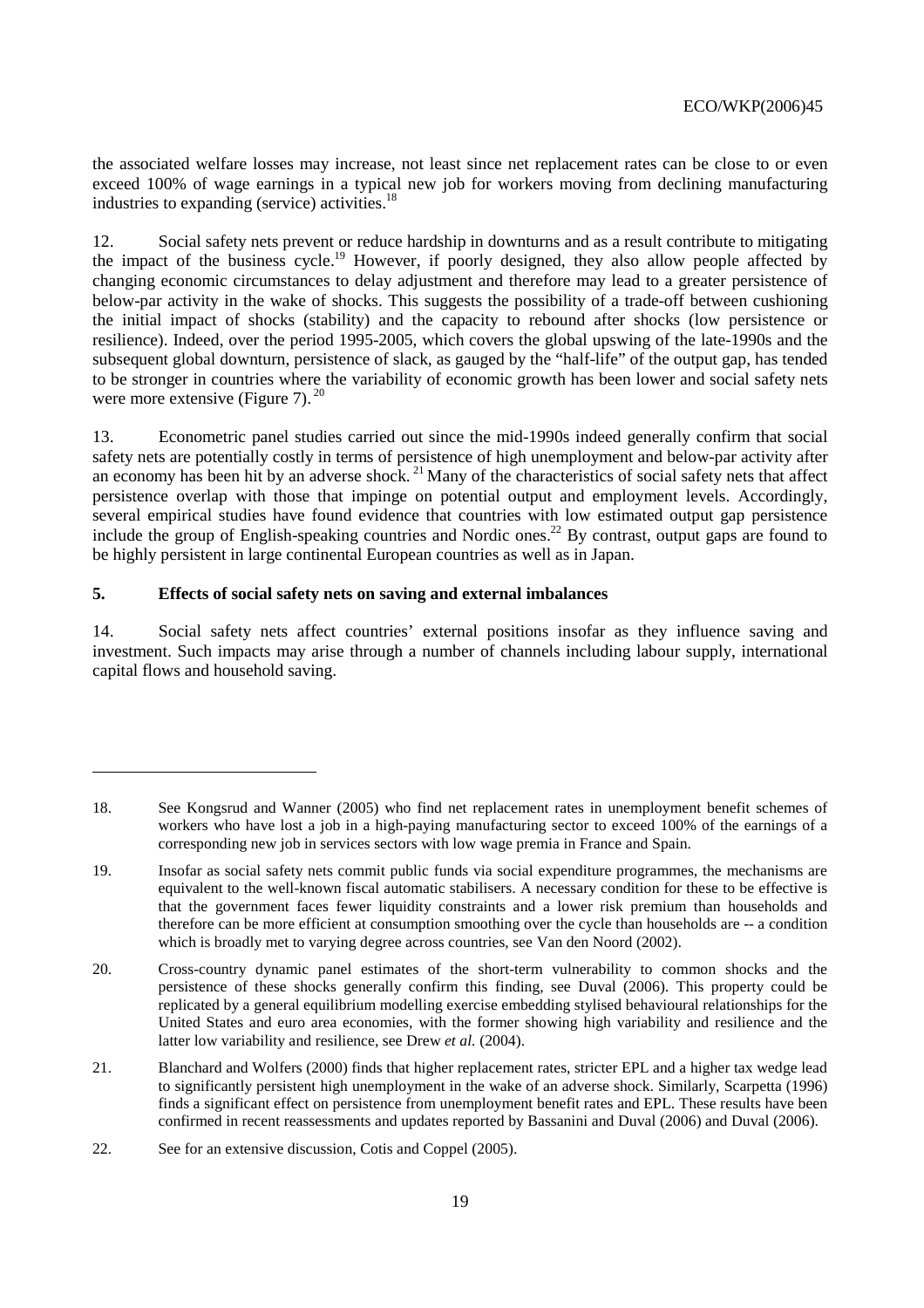

#### **Figure 7. The trade-off between stability and resilience**

USA KOR NZL O AUS LUX POL NOR  $\bullet$  IPN  $\bullet$ <sub>ITA</sub>  $\bullet$  ISL  $\bullet$  IRL HUN  $GP$  $\bullet$  GBR FIN **B** ESP  $\bullet$  DNK  $\bullet$  DEU CZE CHE BEL AUS 0 5 10 5 10 15 20 25 30 35<br>Social expenditure (per cent of GDP)<sup>2</sup>

1. Based on quarterly growth, seasonally-adjusted annual rates, on the period 1995-2005.

2. Social expenditure include public and private mandatory social expenditure. The data are for 2001.

3. The half lives of the output gap (GAP) reported in this figure are derived from a set of regression equations estimated for the period 1995-2005 (quarterly data) for each country separately which have the following form:

$$
\Delta GAP_{t} = \sum_{i} \delta_{i} \Delta GAP_{t-i} - (1 - \rho)GAP_{t-1} + \gamma + \varepsilon_{t}
$$

where  $\Delta$  is the first difference operand,  $\delta$ ,  $\rho$  and  $\gamma$  are estimated coefficients and  $\varepsilon$  is the error term. The parameter  $\rho$  can be shown to be exactly equal to the sum of the regression coefficients Σiβi of the autoregressive process:

$$
GAP_{t} = \sum_{i} \beta_{i} GAP_{t-i} + \gamma + \varepsilon_{t}
$$

with the half life approximated as *ln(1/2)/lnρ* .

4. The regression statistics would only be slightly affected by the removal of the outliers (ISL, TUR, FRA and NLD). The removal of countries with high quarterly GDP volatility does not significantly affect the results.

5. The coefficient is significant at the 10% level and becomes insignificant if outliers (KOR, FRA and NLD) are removed. The removal of countries with high quarterly GDP volatility does not significantly affect the results.

Source: OECD Social Expenditure database 2004 and OECD Economic Outlook 79 database.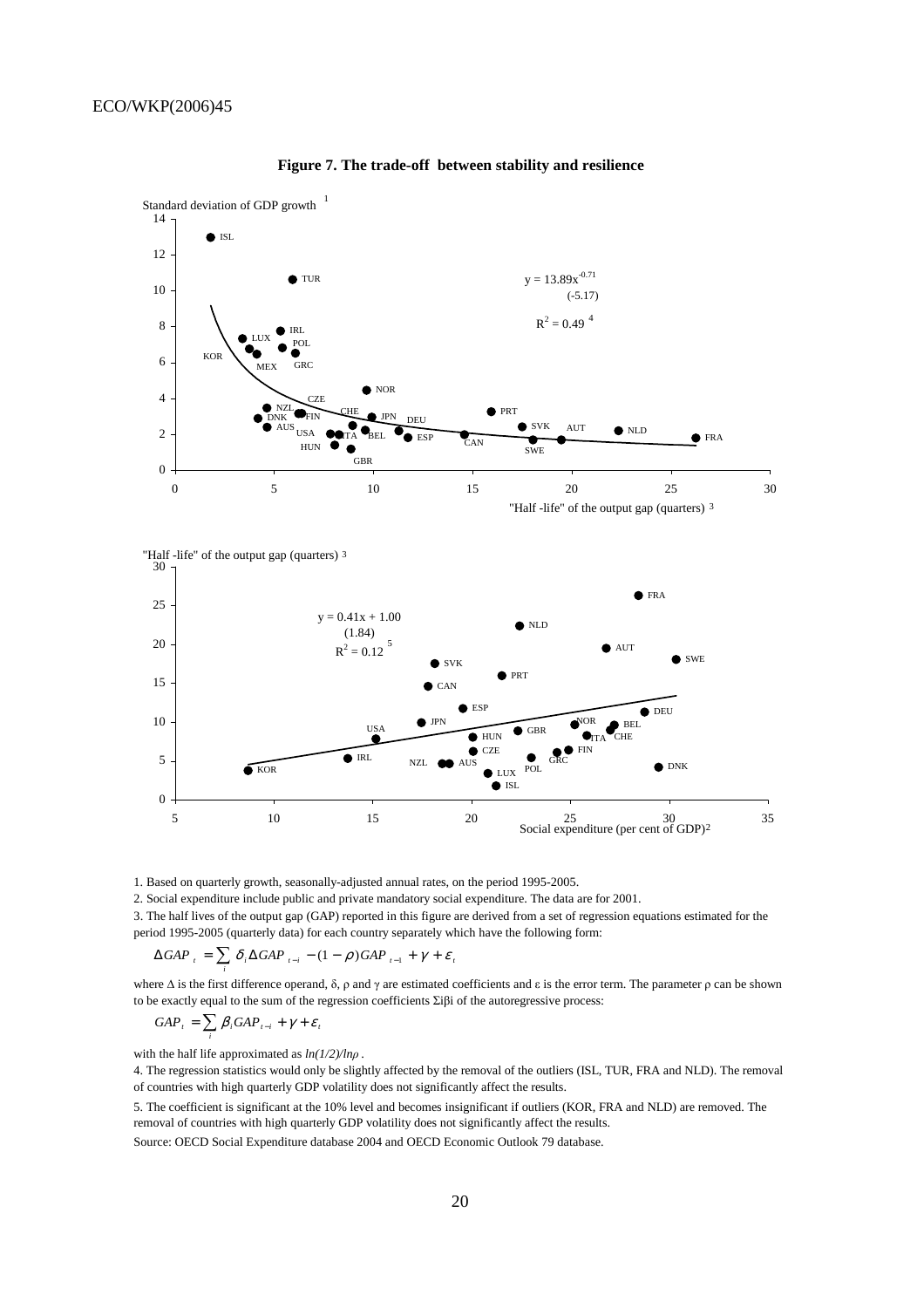15. Policy that makes social safety nets leaner in one country is akin to increasing its effective labour supply relative to the rest of the world. With a less than fully elastic domestic demand for labour, this entails a fall in the country's relative wages and prices as well as an increase in the profitability of domestic capital. This is likely to initially improve the current account position of the deregulating country, but over time the increase in profitability is likely to attract capital from the rest of the world, reversing the initial trade effect on the current account through an appreciation of the real exchange rate. However, the empirical evidence for such pattern linking safety nets to the current account, is still rather scant and inconclusive.<sup>23</sup>

16. *A priori* the relationship between safety nets, including pay-as-you-go systems, and saving is not clear-cut.24 Theory suggests three categories of saving motives for households: *i)* to provide resources for retirement and bequests; *ii)* to finance expected large life-time expenditures (housing, education); and *iii*) to finance unexpected losses of income and smooth consumption. Safety nets such as unemployment and other welfare benefits tend to act as a substitute for precautionary saving since they provide insurance against negative income shocks. The impact of such systems on saving (assuming that they operate on a pay-as-you-go basis) is less straightforward, however, since saving propensities depend on the age structure of the population. Pay-as-you-go systems will prompt less saving of prime-age households but also less dissaving of ones at retirement age. In this context, although past studies have found a negative impact of safety nets on private sector savings in OECD countries,<sup>25</sup> it is not obvious that these conclusions will hold in the future. OECD long-term projections suggest indeed that paradoxically pay-as-you-go systems may contribute to mitigate the spontaneous fall in saving associated with ageing: having been low savers in the past, baby-boomers should become low dissavers in the future.

17. Conversely, a combination of lean safety nets<sup>26</sup> and a relatively young population would call, *ceteris paribus*, for comparatively high household saving. This is not however what is observed in Englishspeaking countries. One factor, among many others,<sup>27</sup> that may help explain this pattern is the mode of financing of social benefits in these countries. If tilted towards progressive income tax (as opposed to flatrate and capped social security tax in Continental Europe), it shifts the financing burden to higher incomes, which may lower aggregate saving. This is indeed a distinct feature of English-speaking countries, whereas financing through social security contributions as in many continental European countries is more saving-friendly.<sup>28</sup> The more heavy reliance on wealth-testing built into the social safety nets in English-speaking countries may further reduce the incentives to save out of low incomes.

18. One issue that is of importance for a benign unwinding of global current account imbalances is the extent to which the development of safety nets and social protection could impact on household saving in emerging economies, in particular China. A high level of saving relative to GDP in China in part may reflect the limited nature of the safety nets and social protection, especially in the area of unemployment

 $\overline{a}$ 

28. See for empirical evidence Callen and Thimann (1997).

<sup>23.</sup> See Kennedy and Sløk (2005).

<sup>24.</sup> Over the long term, there is little doubt, however, that safety nets, including pay-as-you-go systems, have a negative impact on capital accumulation.

<sup>25.</sup> See for instance the pioneering contributions of Munnell (1974) and Feldstein (1974). See also the studies by Alessie and Kapteyn (2001), Borsch-Supan (2001), Rossi and Visco (1995), Callen and Thimann (1997) and De Serres and Pelgrin (2002).

<sup>26.</sup> Safety nets are referred here in a loose and extensive manner, including health care and pension systems.

<sup>27.</sup> A wide array of factors such as strong wealth effects, easier access to credit, etc., may explain the low saving rates experienced by English-speaking countries.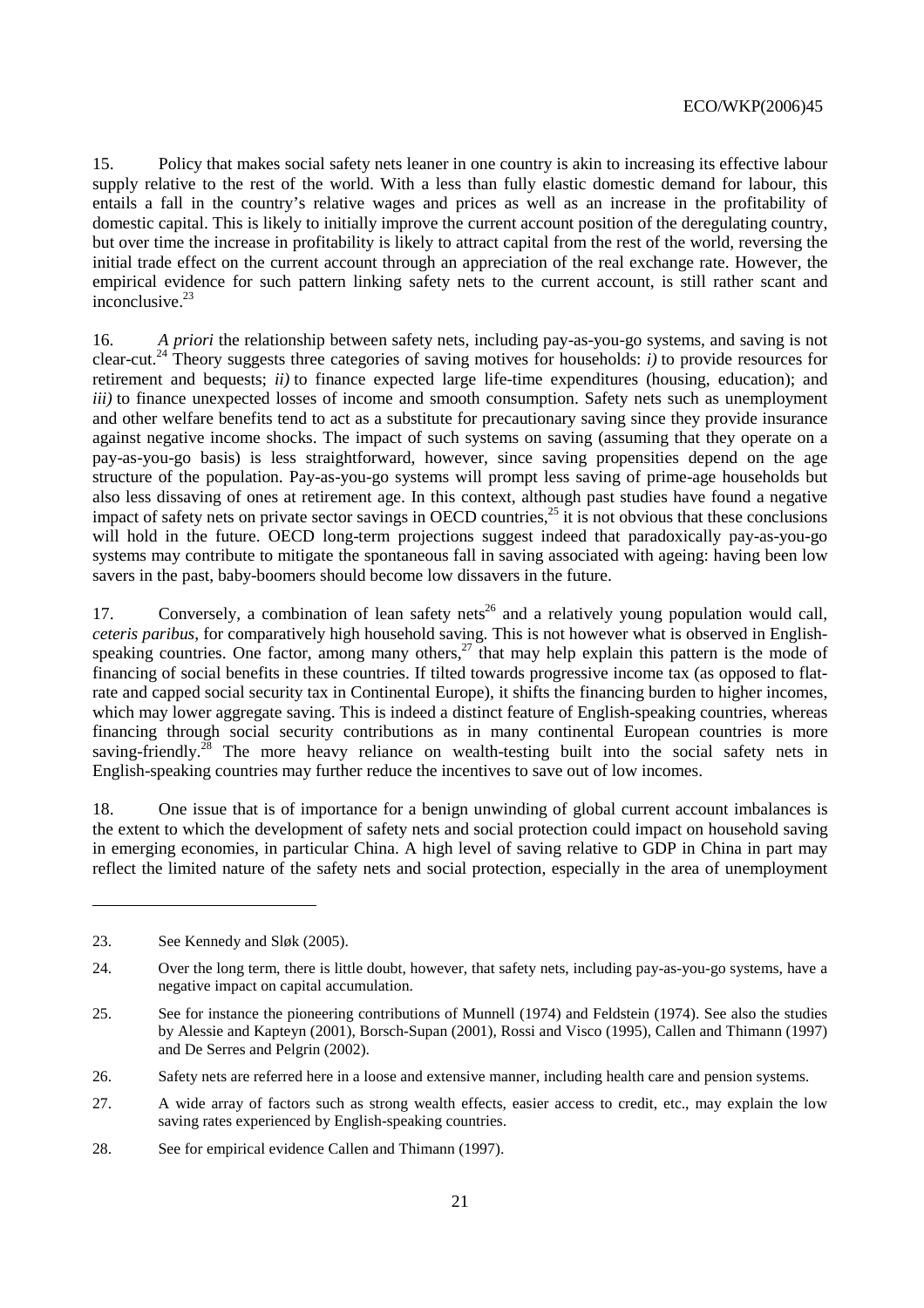benefits, health care and retirement pensions in rural areas. Some changes have been made in these policy areas but, due to their limited scope, they are unlikely to substantially reduce saving. Moreover, the reform of the public pension system, while necessary, includes features that are likely to boost saving, both because replacement rates have been reduced and supplementary defined contribution systems introduced. Overall, the development of the social safety net thus seems unlikely to have a major impact on saving in the medium term.

# **6. Social safety nets and the political economy of structural reform**

19. Reforming social safety nets has proved to be difficult. Most countries have tightened workavailability requirements and eligibility criteria for unemployment benefits, or made eligibility conditional on enrolling in training, voluntary work or a subsided job in return for more intensive job-search assistance, but with a few exceptions (Denmark, the Netherlands) progress has been piecemeal. This suggests that political economy forces may work against reforming social safety nets.

20. Conversely, social safety nets impinge on the political economy incentives for governments to embark on structural reform in other areas. On the one hand, by providing compensation for rent losers, safety nets may help governments to overcome resistance against reform and ease the terms of the inter-temporal trade-off between long-term gain and short-term pain facing elected officials.29 On the other hand, extensive social safety nets may support political constituencies against structural reform. Empirical work indicates that the causal chain of structural reform typically runs from liberalisation of international trade and investment over domestic product markets and finally to labour markets.30 This suggests that whatever role social safety nets may play for reform in other fields they may themselves need to continuously adapt to developments in other policy settings.

 $\overline{a}$ 

<sup>29.</sup> Notably in the Nordic countries high social protection have helped to mitigate the exposure to risk associated with globalisation, see Rodrik (1998).

<sup>30.</sup> See Høj *et al.* (2006) and Duval and Elmeskov (2005).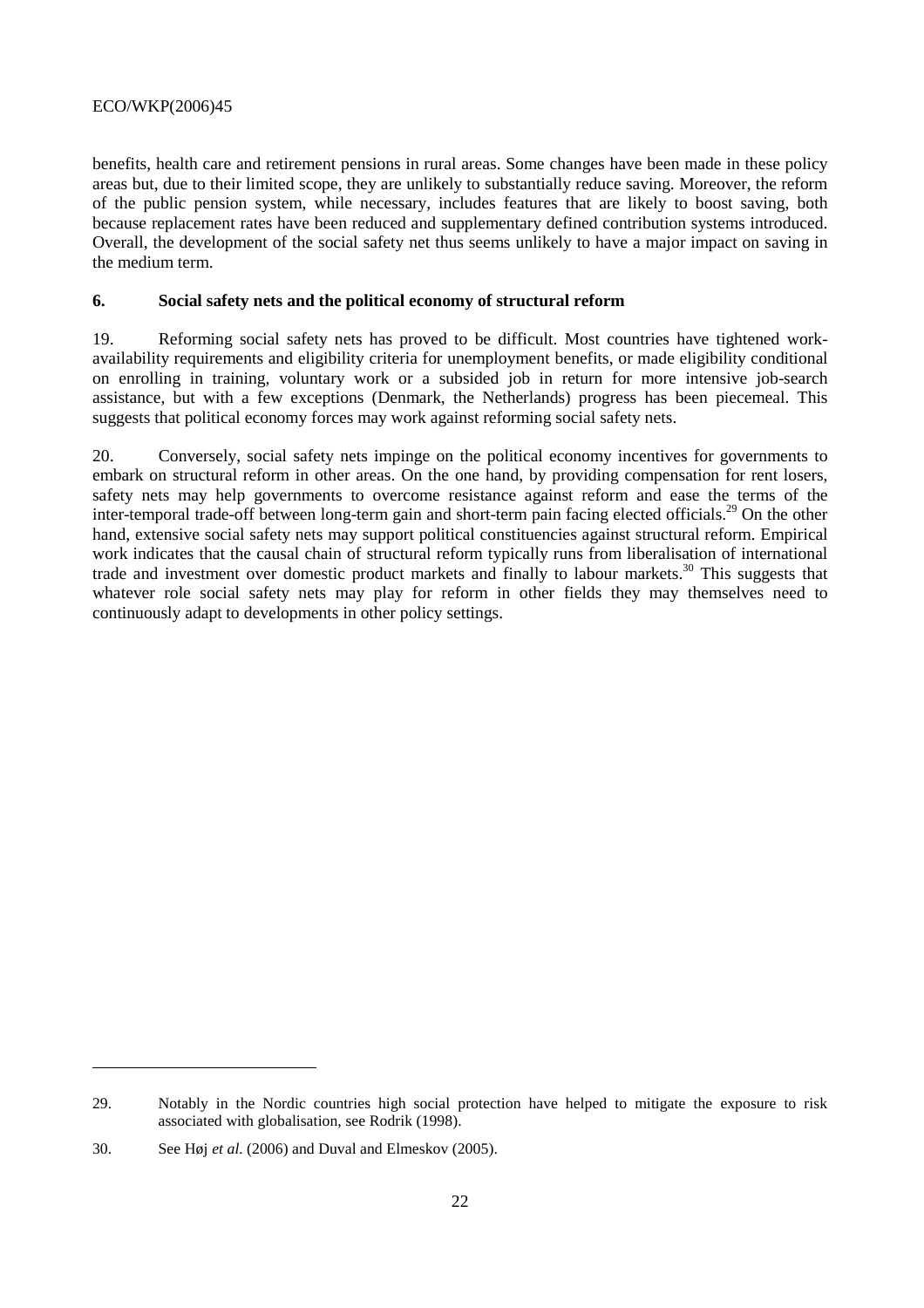#### **BIBLIOGRAPHY**

- Adema, W. and M. Ladaique (2005), "Net social expenditure, 2005 edition more comprehensive measures of social support", *OECD Social, Employment and Migration Working Papers*, No. 29.
- Alessie, R. and A. Kapteyn (2001), "Saving and pensions in the Netherlands", *Research in Economics*, No. 55, University of Venice.
- Arjona, R., M. Ladaique and M. Pearson (2002), "Social protection and growth", *OECD Economic Studies*, No. 35, 2002/2.
- Bassanini, A. and Duval, R. (2006), "Employment patterns in OECD countries: reassessing the role of policies and institutions", *OECD Economics Department Working Papers*, No. 486.
- Blanchard, O., and J. Wolfers (2000), "The role of shocks and institutions in the rise of European unemployment: the aggregate evidence", *The Economic Journal*, Vol. 110, No. 362.
- Bonato, L. and L. Lusinyan (2004), "Work absence in Europe", *IMF Working Paper*, No. 04/193.
- Borsch-Supan, A. (2001), "Introduction to international comparison of household savings behaviour: a study of life-cycle savings in seven countries", *Research in Economics*, No. 55, University of Venice.
- Buti, M. and P. van den Noord (2005), "What is the impact of tax and welfare reforms on fiscal stabilizers?", in: Semmler, W. (ed.), *Monetary Policy and Unemployment*, Routledge.
- Callen, T. and C. Thimann (1997), "Empirical determinants of household saving: evidence from OECD countries", *IMF Working Paper*, No. 97/181.
- Carcillio, S. and D. Grubb (2006), "From inactivity to work: the role of active labour market policies", *OECD Social, Employment and Migration Working Papers*, No. 36.
- Cotis, J.-P. and J. Coppel (2005), "Business cycle dynamics in OECD countries: evidence, causes and policy implications", in Kent, C. and D. Norman (eds.), *The changing nature of the business cycle*, Reserve Bank of Australia 2005 Conference Proceedings.
- Daveri, F. and G. Tabellini (2000), "Unemployment, growth and taxation in industrial countries", *Economic Policy*, Vol. 15, No. 30.
- De Serres, A. and F. Pelgrin (2002), "The decline in private saving rates in the 1990s in OECD countries: how much can be explained by non-wealth determinants?", *OECD Economics Department Working Papers*, No. 344.
- Drew, A., M. Kennedy and T. Sløk (2004), "Differences in resilience between the euro area and US economies", *OECD Economics Department Working Papers*, No. 382.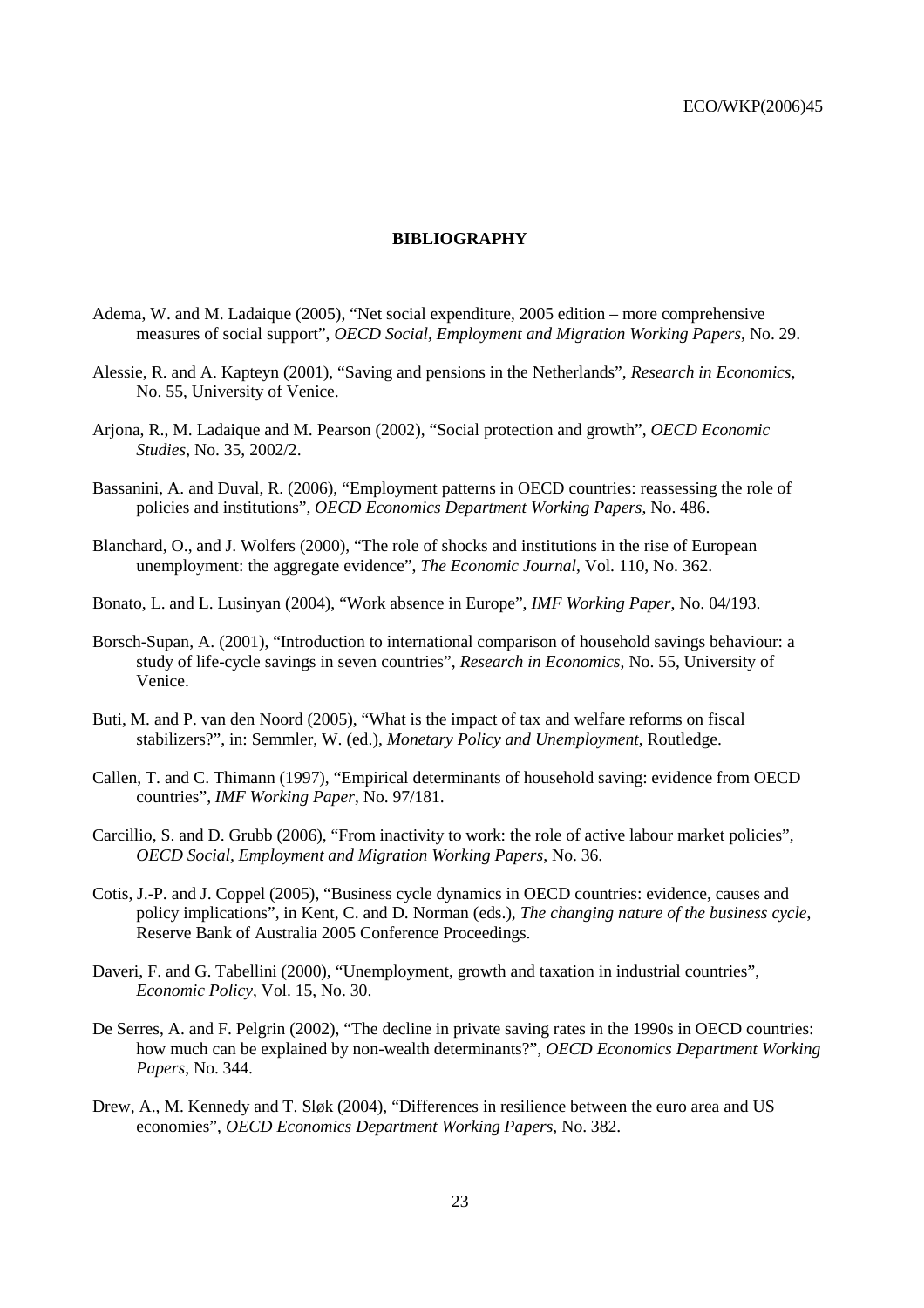- Duval, R. (2003), "The retirement decision of old-age pension and early retirement schemes in OECD countries", *OECD Economics Department Working Papers*, No. 370.
- Duval, R. and J. Elmeskov (2005), "The effects of EMU on structural reforms in labour and product markets", *OECD Economics Department Working Papers*, No. 438.
- Duval, R. (2006), "The role of policies and institutions for economic resilience to shocks: a panel data analysis", *OECD Economics Department Working Papers*, forthcoming.
- Elmeskov, J., J. Martin and S. Scarpetta (1998), "Key lessons for labour market reforms: evidence from OECD country experiences", *Swedish Economic Policy Review*, Vol. 5, No. 2.
- Feldstein, M. (1974), "Social security, induced retirement and aggregate accumulation", *Journal of Political Economy*, Vol. 82, No. 5.
- Høj, J., V. Galasso, G. Nicoletti and T. Thanh Dang (2006), "The political economy of structural reform: empirical evidence from OECD countries", *OECD Economics Department Working Papers*, No. 501.
- Immervoll, H., H. Kleven, C. Kreiner and E. Saez (2005), "Welfare reform in European countries: a microsimulation analysis", *OECD Social, Employment and Migration Working Papers*, No. 28.
- Jimeno, J.F. and D. Rodriguez-Palenzuela (2002), "Youth unemployment in the OECD demographic shifts, labour market institutions, and macroeconomic shocks", *European Central Bank Working Paper*, No. 155.
- Kennedy, M. and T. Sløk (2005), "Structural policy reforms and external imbalances", *OECD Economics Department Working Papers*, No. 415.
- Kongsrud, P.M. and I. Wanner (2005), "The impact of structural policies on trade-related adjustments and the shift to services", *OECD Economics Department Working Papers*, No. 427.
- Munnell, A. (1974), *The Effect of Social Security on Personal Saving*, Ballinger Publishing, Cambridge.
- Nickell, S., L. Nunziata and W. Ochel (2005), "Unemployment in the OECD since the 1960s: what do we know?" *Economic Journal*, Vol. 115, No. 500.
- Nicoletti, G. and S. Scarpetta (2005), "Regulation and economic performance: product market reforms and productivity in the OECD", *OECD Economics Department Working Papers*, No. 460.
- Nunziata, L. (2003), "Labour market institutions and the cyclical dynamics of employment", *Labour Economics*, Vol. 10, No. 1.
- OECD (2003), *Transforming Disability into Ability*, Paris.
- OECD (2005a), *Going for Growth*, 2005 edition, Paris.
- OECD (2005b), *Trade and Structural Adjustment, Embracing Globalisation*, Paris.
- OECD (2006a), *Going for Growth*, 2006 edition, Paris.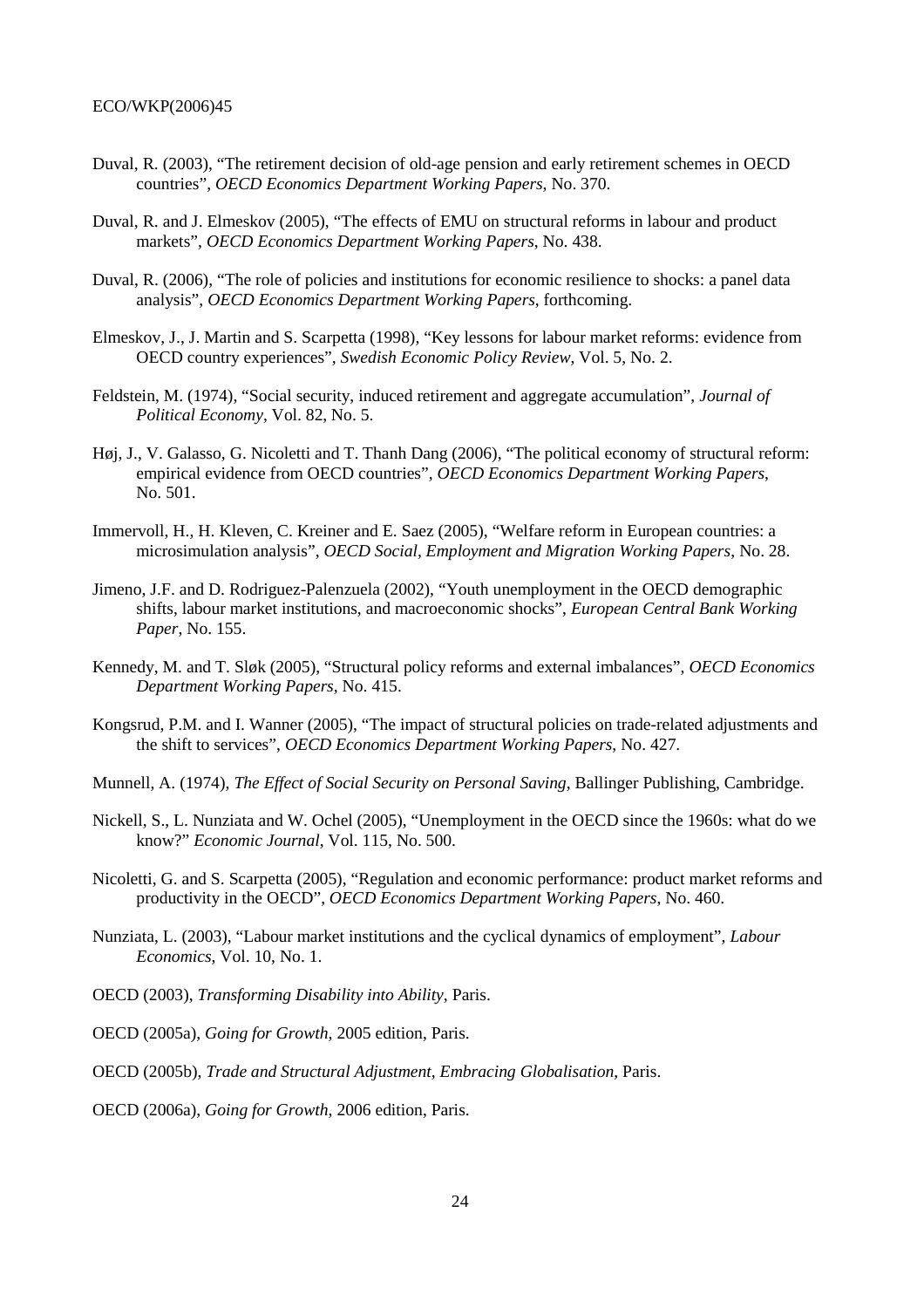- OECD (2006b), *Boosting Jobs and Income Policy Lessons from Reassessing the OECD Jobs Strategy, OECD Employment Outlook*, Paris.
- OECD (2006c), *Live Longer, Work Longer*, Paris.
- Oliveira Martins, J., F. Gonand, P. Antolin, C. De la Maisonneuve and K-Y. Yoo (2005), "The impact of ageing on demand, factor markets and growth", *OECD Economics Department Working Papers*, No. 420.
- Rodrik, D. (1998), "Why do more open economies have bigger governments?", *Journal of Political Economy*, Vol. 106, No. 51.
- Rae, D. (2005), "How to reduce sickness absences in Sweden: lessons from international experience", *OECD Economics Department Working Papers*, No. 442.
- Rossi, N. and I. Visco (1995), "National saving and social security in Italy", *Ricerche Economiche*, Vol .49.
- Scarpetta, S. (1996), "Assessing the role of labour market policies and institutional settings on unemployment: a cross-country study", *OECD Economic Studies*, No. 26, 1996/1.
- Van den Noord, P. (2002), "Automatic stabilizers in the 1990s and beyond", in: Buti, M., J. von Hagen and C. Martinez-Mongay (eds.), *The Behaviour of Fiscal Authorities -- Stabilisation, Growth and Institutions*, Palgrave.
- Venables, A.J. (2006), *Shifts in economic geography and their causes*, Paper prepared for the 2006 Jackson Hole Symposium of the Federal Reserve Bank of Kansas City.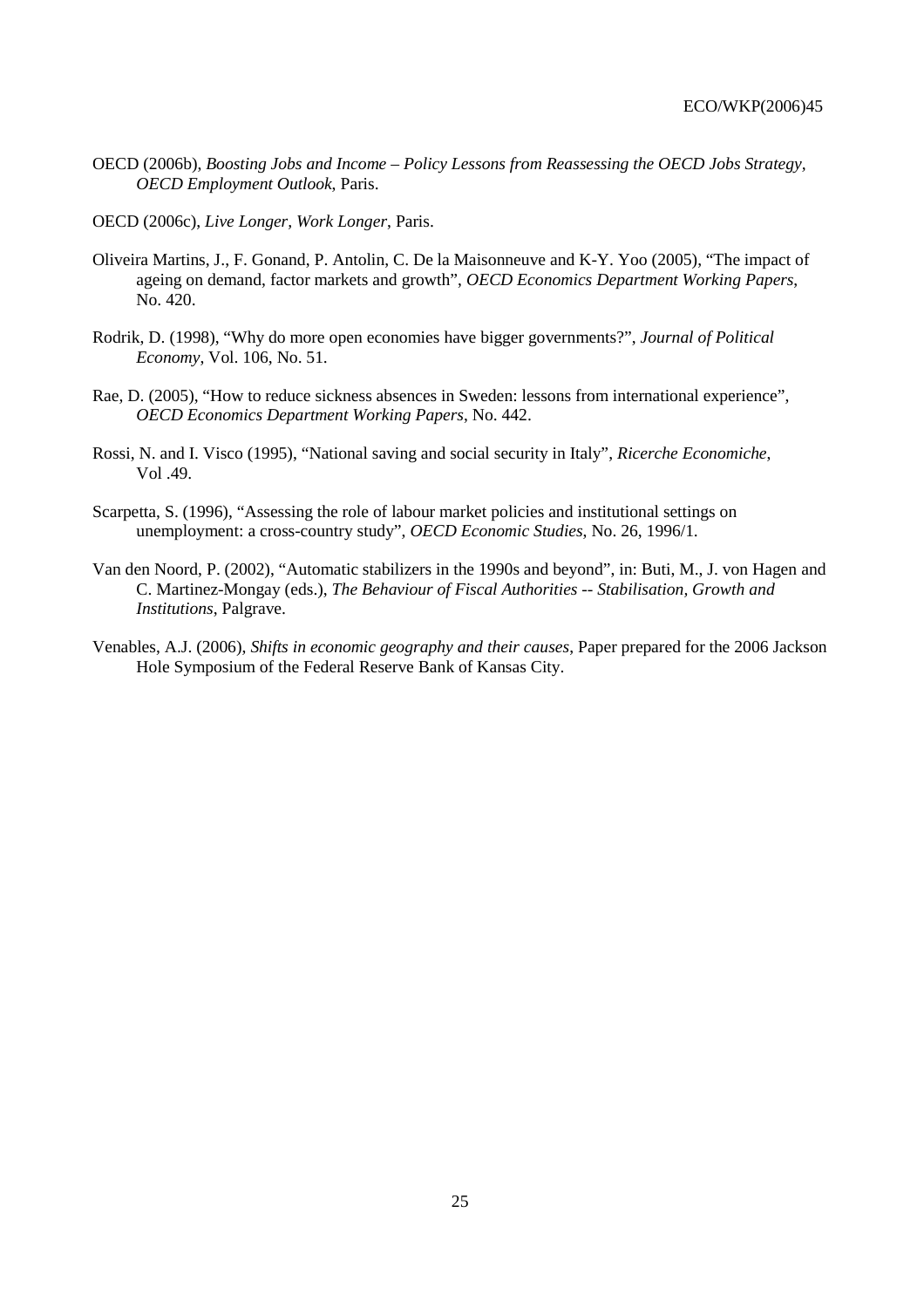# **WORKING PAPERS**

*The full series of Economics Department Working Papers can be consulted at www.oecd.org/eco/Working\_Papers/*

- 516. *Adapting the Iceland education system to a changing environment* (September 2006) Hannes Suppanz
- 515. *Forecasting monthly GDP for Canada* (September 2006) Annabelle Mourougane
- 514. *Finland's housing market: reducing risks and improving policies* (September 2006) Laura Vartia
- 513. *The Danish housing market: Less subsidy and more flexibility* (September 2006) Espen Erlandsen, Jens Lundsgaard and Felix Huefner
- 512. Labour *market reform in Germany: How to improve effectiveness*  (September 2006) Eckhard Wurzel
- 511. *Removing obstacles to employment for women in Ireland*  (September 2006) Boris Cournède
- 510. *Assessing Russia's non-fuel trade elasticities: Does the Russian economy react "normally" to exchange rate movements?*  (September 2006) Christian Gianella and Corinne Chanteloup
- 509. *Regulation, competition and productivity convergence*  (September 2006) Paul Conway, Donato De Rosa, Giuseppe Nicoletti and Faye Steiner
- 508. *Improving education achievement and attainment in Luxembourg to compete in the labour market* (September 2006) David Carey and Ekkehard Ernst
- 507. *Raising economic performance by fostering product market competition in Germany* (August 2006) Andrés Fuentes, Eckhard Wurzel and Andreas Reindl
- 506. *Regulation of financial systems and economic growth* (August 2006) Alain de Serres, Shuji Kobayakawa, Torsten Sløk and Laura Vartia
- 505. *Enhancing Portugal's human capital* (August 2006) Bénédicte Larre and Stéphanie Guichard
- 504. *Improving labour market performance in France Améliorer la performance du marché du travail en France*  (July 2006) Stéphanie Jamet
- 503. *Wage setting in Finland: Increasing flexibility in centralised wage agreements* (July 2006) Åsa Johansson
- 502. *Taxation, business environment and FDI location in OECD countries*  (July 2006) Dana Hajkova, Giuseppe Nicoletti, Laura Vartia and Kwang-Yeol Yoo
- 501. *The political economy of structural reform: Empirical evidence from OECD countries*  (July 2006) Jens Høj, Vincenzo Galasso, Giuseppe Nicoletti and Thai-Thanh Dang
- 500. *Labour market performance, income inequality and poverty in OECD countries* (July 2006) Jean-Marc Burniaux, Flavio Padrini and Nicola Brandt